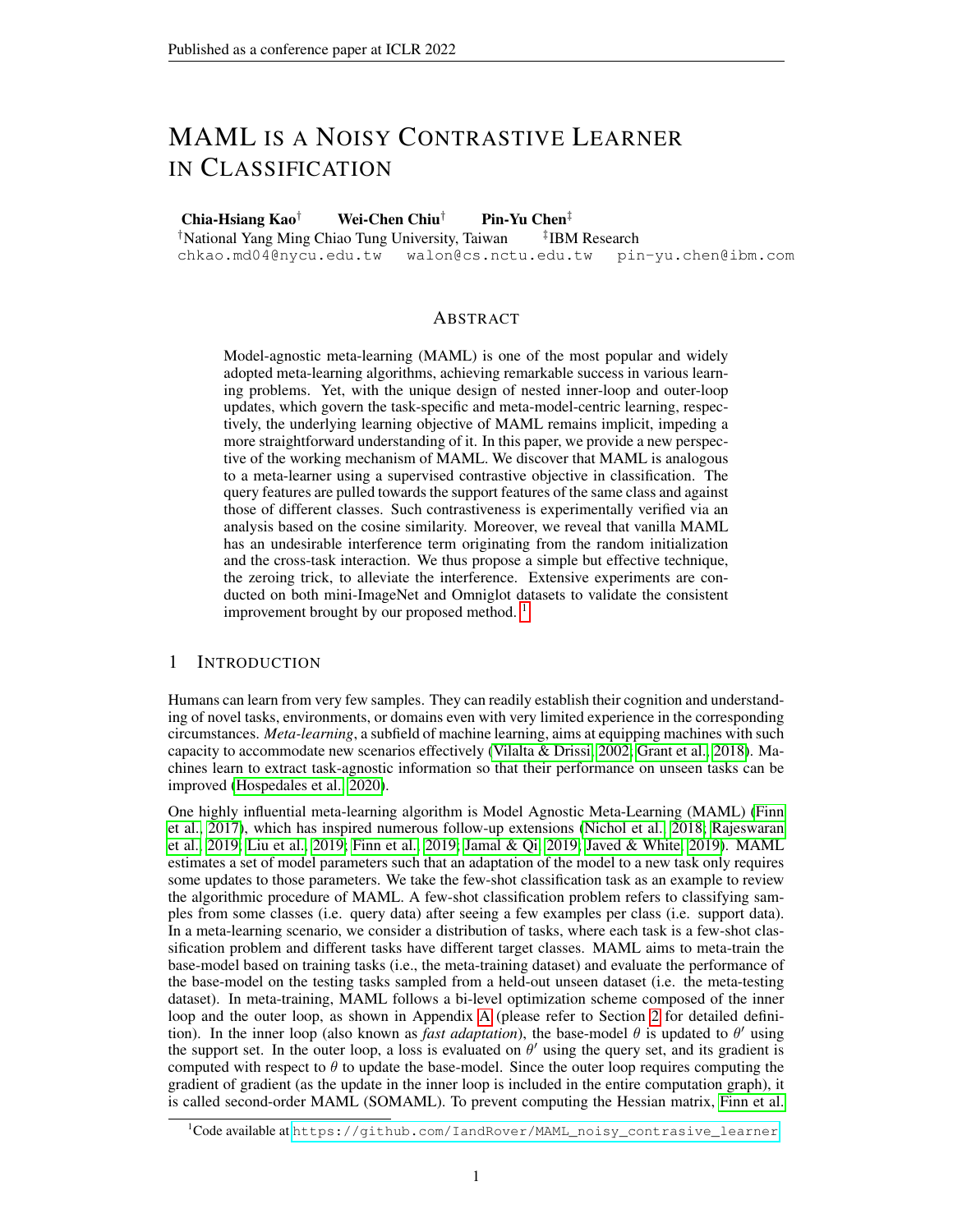(2017) propose rst-order MAML (FOMAML) that uses the gradient computed with respect to the inner-loop-updated parametersto update the base-model.

The widely accepted intuition behind MAML is that the models an euragedo learn generalpurpose representations which are broadly applicable not only to the seen tasks but also to novel tasks (Finn et al., 2017; Raghu et al., 2020; Goldblum et al., 2020). Raghu et al. (2020) con-rm this perspective by showing that during fast adaptation, the majority of changes being made are in the nal linear layers. In contrast, the convolution layers (as the feature encoder) remain almost static. This implies that the models trained with MAML learn a good feature representation and that they only have to change the linear mapping from features to outputs during the fast adaptation. Similar ideas of freezing feature extractors during the inner loop have also been explored (Lee et al., 2019; Bertinetto et al., 2019; Liu et al., 2020), and have been held as an assumption in theoretical works (Du et al., 2021; Tripuraneni et al., 2020; Chua et al., 2021).

While this intuition sounds satisfactory, we step further and ask the following fundamental questions: (1) In what sense does MAMLguideany model to learn general-purpose representations? (2) How do the inner and outer loops in the training mechanism of MAML collaboratively prompt to achieve so? (3) What is the role of support and query data, and how do they interact with each other? In this paper, we answer these questions and give new insights on the working mechanism of MAML, which turns out to be closely connected to supervised contrastive learning (SCL)

Here, we provide a sketch of our analysis in Figure 1. We consider a setting of (a) a 5-way 1-shot paradigm of few-shot learning, (b) the mean square error (MSE) between the one-hot encoding of groundtruth label and the outputs as the objective function, and (c) MAML with a single inner-loop update. At the beginning of the inner loop, we set the linear layero zero. Then, the inner loop update of <sup>0</sup> is equivalent to adding the support features to In the outer loop, the output of a query sample<sub>t</sub> is actually the inner product between the query feature (and all support features (the learning rate is omitted for now). As the groundtruth is an one-hot vector, the encoder is trained to either minimize the inner product between the query features and the support features (when they are from different classes, as shown in the green box), or to pull the inner product between the query features and the support features to then they have the same label, as shown in the red box). Therefore, the inner loop and the outer loop together manifest a SCL objective. Particularly, as the vanilla implementation of MAML uses non-zero (random) initialization for the linear layer, we will show such initialization leads to a noisy SCL objective which would impede the training.

In this paper, we rstly review a formal de nition of SCL, present a more general case of MAML with cross entropy loss in classi cation, and show the underlying learning protocol of vanilla MAML as an interfered SCL in Section 2. We then experimentally verify the supervised contrastiveness of MAML and propose to mitigate the interference with our simple but effective technique of the zeroinitialization and zeroing trick (cf. Section 3). In summary, our main contributions are three-fold:

- We show MAML is implicitly an SCL algorithm in classi cation and the noise comes from the randomly initialized linear layer and the cross-task interaction.
- We verify the inherent contrastiveness of MAML based on the cosine similarity analysis.
- Our experiments show that applying the zeroing trick induces a notable improvement in testing accuracy during training and that that during meta-testing, a pronounced increase in the accuracy occurs when the zeroing trick is applied.

# 2 WHY MAML IS IMPLICITLY A NOISY SUPERVISED CONTRASTIVE ALGORITHM?

### 2.1 PRELIMINARY: SUPERVISEDCONTRASTIVE LEARNING

In this work, we aim to bridge MAML and supervised contrastive learning (SCL) and attribute the success of MAML to SCL's capacity in learning good representations. Thus, we would like to introduce SCL brie y.

 $2$ We use the termsupervised contrastivenets refer to the setting of using ground truth label information to differentiate positive samples and negative samples (Khosla et al., 2020). This setting is different from (unsupervised/self-supervised) ntrastive learning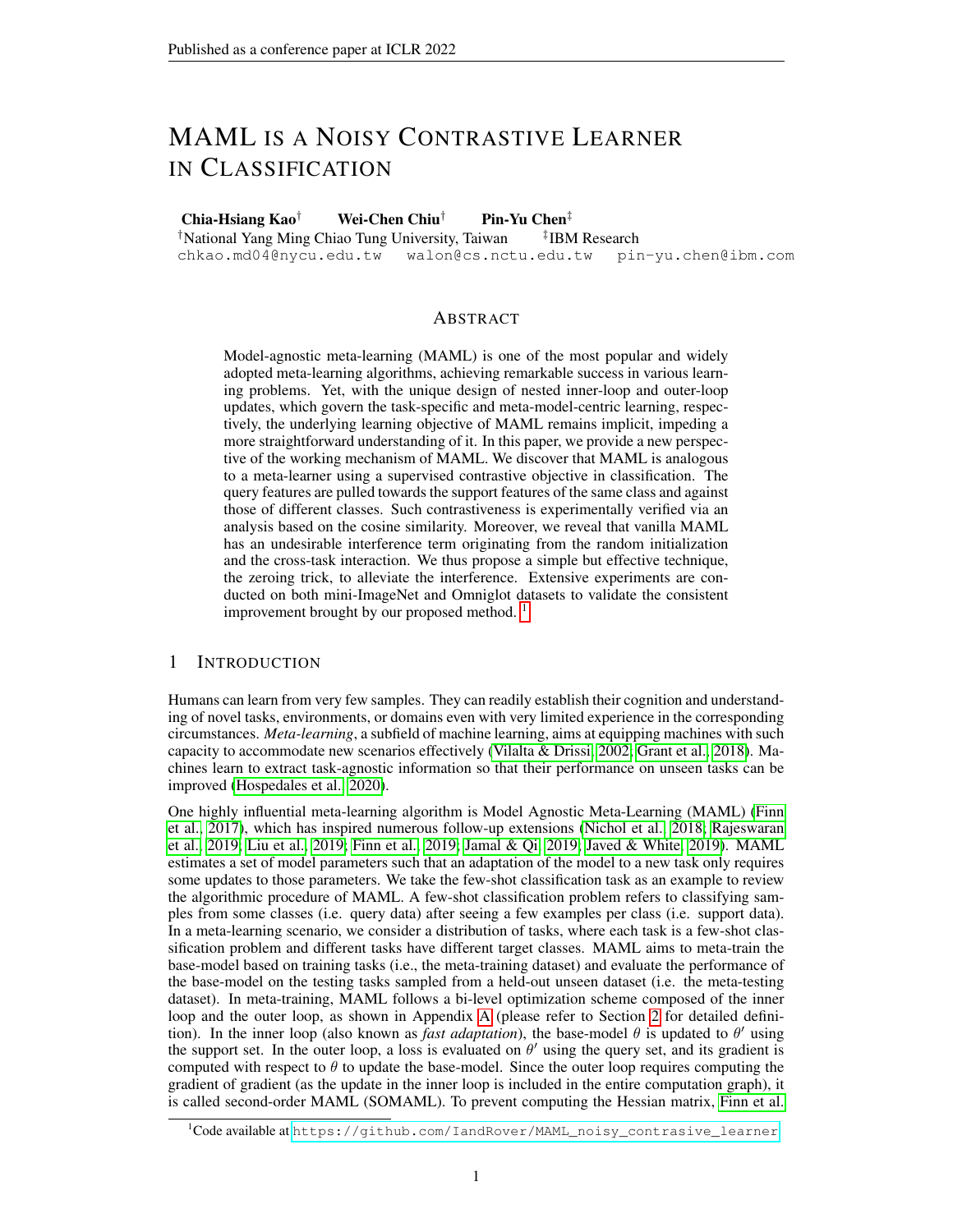Figure 1: A step-by-step illustration showing the SCL objective underlying MAML. Assume the linear layerw<sup>0</sup> to be zero, we nd that, during the inner loop, the column ofw<sup>0</sup> is added with the support features of classin other words, the support features are memorized by the linear layer during the inner loop. In the outer loop, the output of a query sample is the inner product  $\phi$ f andw<sup>1</sup>, which is essentially the inner product of the query features and all the support features. The outer loop loss aims to minimize the MSE between the inner products and the one-hot label. Thus, MAML displays the characteristic of supervised contrastiveness. Besides, the support data acts as positive samples when the labels of support and query data match, and vice versa.

Supervised contrastive learning, proposed by Khosla et al. (2020), is a generalization of several metric learning algorithms, such as triplet loss and N-pair loss (Schroff et al., 2015; Sohn, 2016), and has shown the best performance in classi cation compared to SimCLR and CrossEntropy. In Khosla et al. (2020), SCL is described as "contrasts the set of all samples from the same class as positives against the negatives from the remainder of the batch" and "embeddings from the same class are pulled closer together than embeddings from different classes." For a sathpleabel information is leveraged to indicate positive samples (i.e., samples having the same label as sample s) and negative samples (i.e., samples having different labels to sample loss of SCL is designed to increase the similarity (or decrease the metric distance) of embeddings of positive samples and to reduce the similarity (or increase the metric distance) of embeddings of negative samples (Khosla et al., 2020). In essence, SCL combines supervised learning and contrastive learning and differs from supervised learning in that the loss contains a measurement of the similarity (or distance) between the embedding of a sample and embeddings of its positive/negative sample pairs.

Now we give a formal de nition of SCL. For a set **M** samples drawn from **a**-class dataset. Let i 2  $I = \overline{f}$  1; :::; N g be the index of an arbitrary sample. Let  $\overline{f}$  = I n f ig, P(i) be the set of indices of all positive samples of sampleand  $N(i) = A(i)$  n P(i) be the set of indices of all negative samples of sampleLet  $z_i$  indicates the embedding of sample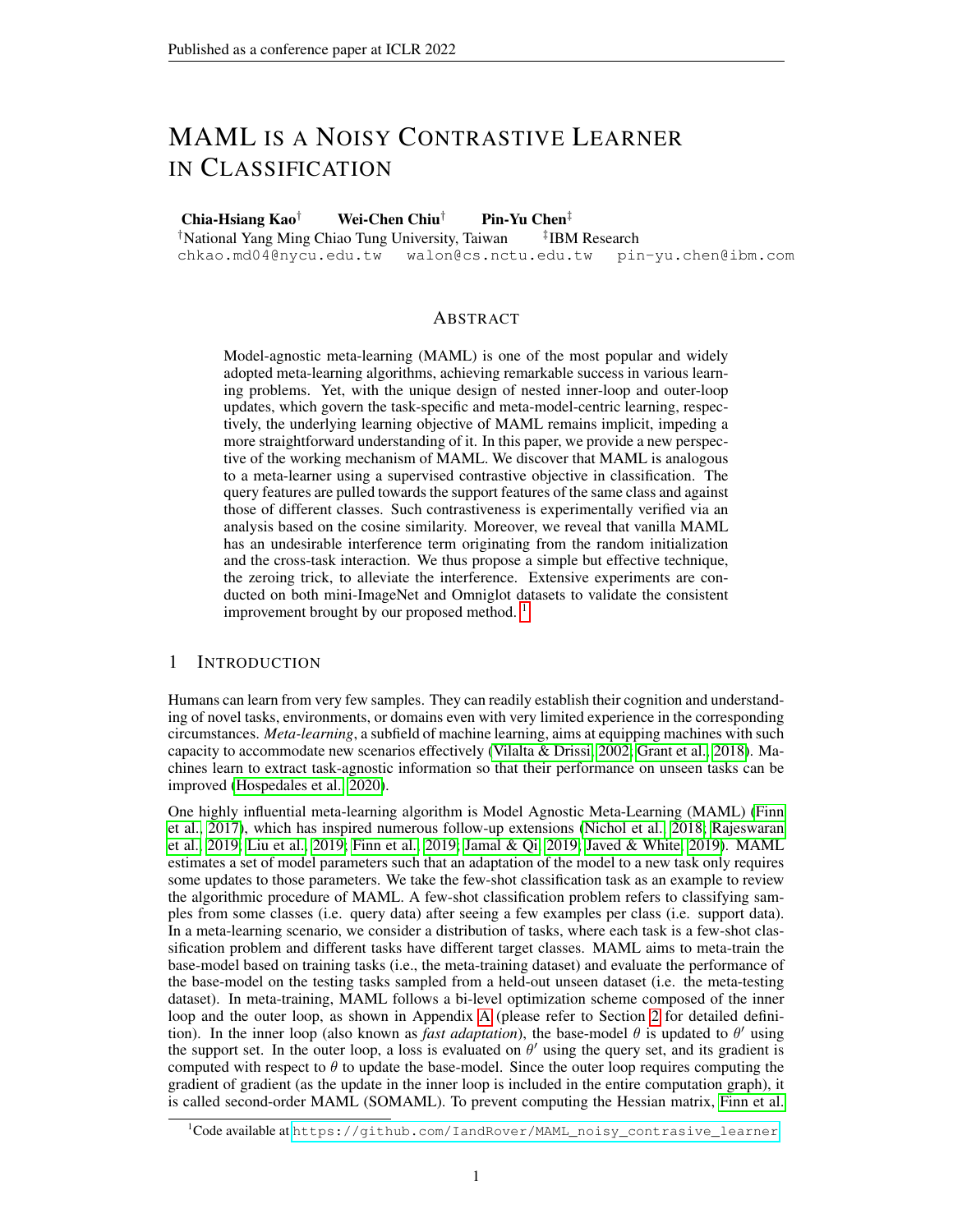De nition 1 Let M<sub>sim</sub> be a measurement of similarity (e.g., inner product, cosine similarity). Training algorithms that adopt loss of the following form belong to SCL:<br>  $X$ 

$$
L_{SCL} = \n\begin{cases}\n\text{c}_{p;i} M_{sim} (z_i; z_p) + \n\text{c}_{n;i} M_{sim} (z_i; z_n) + \text{c}_{n;i} (w_i; z_n) + \text{c}_{n;i} \\
\text{d}_{p2P(i)} & i \text{ } n2N(i)\n\end{cases}\n\tag{1}
$$

wherec<sub>p;i</sub> < 0 and $\varsigma^\text{+}_{\text{n};i}$  > 0 for all n, p andi; and c is a constant independent of samples.

We further de ne that a training algorithm that follows  $\mathbf{F}$ t), but with either (a) $c_{\text{n;i}}^+$  < 0 for some n; i or (b) c is a constant dependent of samples, belongrotoy SCL

#### 2.2 PROBLEM SETUP

We provide the detailed derivation to show that MAML is implicitly a noisy SCL, where we adopt the few-shot classi cation as the example application. In this section, we focus on the meta-training period. Consider drawing a batch of tas  $\mathbb{R}_1$ ; ::;  $T_{N_{\text{batch}}}$  g from a meta-training task distribution D. Each taskT<sub>n</sub> contains a support s& and a query setQ<sub>n</sub>, whereS<sub>n</sub> = f(s<sub>m</sub>;t<sub>m</sub>)g<sub>m=1</sub> N<sub>shot</sub>,  $\mathsf{Q}_\mathsf{n} \ = \ \mathsf{f} \, (\mathsf{q}_\mathsf{m}\,;\mathsf{u}_\mathsf{m}) \mathsf{g}_{\mathsf{m-1}}^{\mathsf{N}\, \mathsf{way}} \, \overset{\mathsf{N}\, \mathsf{query}}{\longrightarrow}\ , \, \mathsf{s}_\mathsf{m}\,;\mathsf{q}_\mathsf{m} \ \ 2 \ \ \mathsf{R}^{\,\mathsf{N}\, \mathsf{in}} \ \ \mathsf{area} \ \mathsf{samples}, \ \mathsf{and}_\mathsf{H} \,;\mathsf{u}_\mathsf{m} \ \ 2 \ \ \mathsf{f} \ \ \mathsf{1};...; \mathsf{N}\$ are labels. We denote <sub>way</sub> the number of classes in each task,  $\hat{a} \hat{n} d_{\text{shot}}$ ; N<sub>query</sub> g respectively the number of support and query samples per class. The architecture of our base-model comprises of a convolutional encoder:  $R^{N_{in}}$  !  $R^{N_{f}}$  (parameterized by), a fully connected linear head w 2 R<sup>N<sub>f</sub> Nway</sup>, and a Softmax output layer, whelib is the dimension of the feature space. We denote the <sup>th</sup> column ofw  $a_{\text{SW}_k}$ . Note that the base-model parametersonsist of andw.

As shown in Appendix A, both FOMAML and SOMAML adopt a training strategy comprising the inner loop and the outer loop. At the beginning of a meta-training iteration, we sample tasks. For each tas  $K_n$ , we perform inner loop updates using the inner loop loss (c.f. Eq. (2)) evaluated on the support data, and then evaluate the outer loop loss (c.f. Eq. (3)) on the updated base-model using the query data. In the step of the inner loop, the parameters  $\frac{1}{1}$ , w<sup>i 1</sup>g are updated to f' <sup>i</sup>; w<sup>i</sup>g using the multi-class cross entropy loss evaluated on the support d&tæset

$$
L_{f^{+}i;w^{i}g;S_{n}} = \sum_{(s;t)}^{N_{\text{May}}} \sum_{S_{n} \atop j=1}^{N_{\text{May}}} 1_{j=t} [log \frac{exp(-^{i}(s)^{>}w_{j}^{i})}{k_{\text{may}}^{N_{\text{way}}}exp(-^{i}(s)^{>}w_{k}^{i})}]
$$
(2)

After N<sub>step</sub> inner loop updates, we compute the outer loop loss using the quer@data

$$
L_{f^{\perp N \text{ step }};w^{N \text{ step }}g;Q_{n}} = E_{(q;u)}[log P \frac{\exp(-N \text{ step } (q)^{>}w_{u}^{N \text{ step }})}{\log R}]}^{\exp(-N \text{ step } (q)^{>}w_{u}^{N \text{ step }})}]
$$
(3)

Then, we sum up the outer loop losses of all tasks, and perform gradient descent to update the base-model's initial parameters  $0$ ; w $^{0}$ g.

To show the supervised contrastiveness entailed in MAML, we adopt an assumptitione Enacoder

is Frozen during the nner Loop (the EFIL assumption) and we discuss the validity of the assumption in Section 2.6. Without loss of generality, we consider training models with MAML with  $N<sub>batch</sub> = 1$  and  $N<sub>step</sub> = 1$ , and we discuss the generalized version in Section 2.6. For simplicity, thek<sup>th</sup> element of model outpu<del>t</del>  $\frac{\exp(-(s)^>w_k^0)}{\frac{1}{s-1}\exp(-(s)^>w_j^0)}$  (respectively  $\frac{\exp(-(q)^>w_k^{-1})}{\frac{w}{s-1}\exp(-(q)^>w_j^{-1})}$ ) of sample s (respectivelyq) is denoted as<sub>k</sub>s(respectively g).

### 2.3 INNER LOOP AND OUTER LOOPUPDATE OFLINEAR LAYER AND ENCODER

In this section, we primarily focus on the update of parameters in the case of FOMAML. The full derivation and discussion of SOMAML are provided in Appendix B.

Inner loop update of the linear layer. In the inner loop, the linear layer  $^0$  is updated tov  $^1$  with a learning rate as shown in Eq. (4) in both FOMAML and SOMAML. In contrast to the example in Figure 1, the columns of the linear layer are added with the weighted sum of the features extracted from support samples (i.e., support features). Compar**ed**  $\mathfrak{b}$ w $_{\mathsf{k}}$ <sup>1</sup> is pushed towards the support features of the same class (i.e., class with strength of  $s_k$ , while being pulled away from the support features of different classes with strength of  $s$ 

$$
w_k^1 = w_k^0
$$
  $\frac{Q \psi_k}{Q \psi_k^0} = w_k^0 + \frac{E}{(s,t) S} (1_{k=t} S_k)$  (s) (4)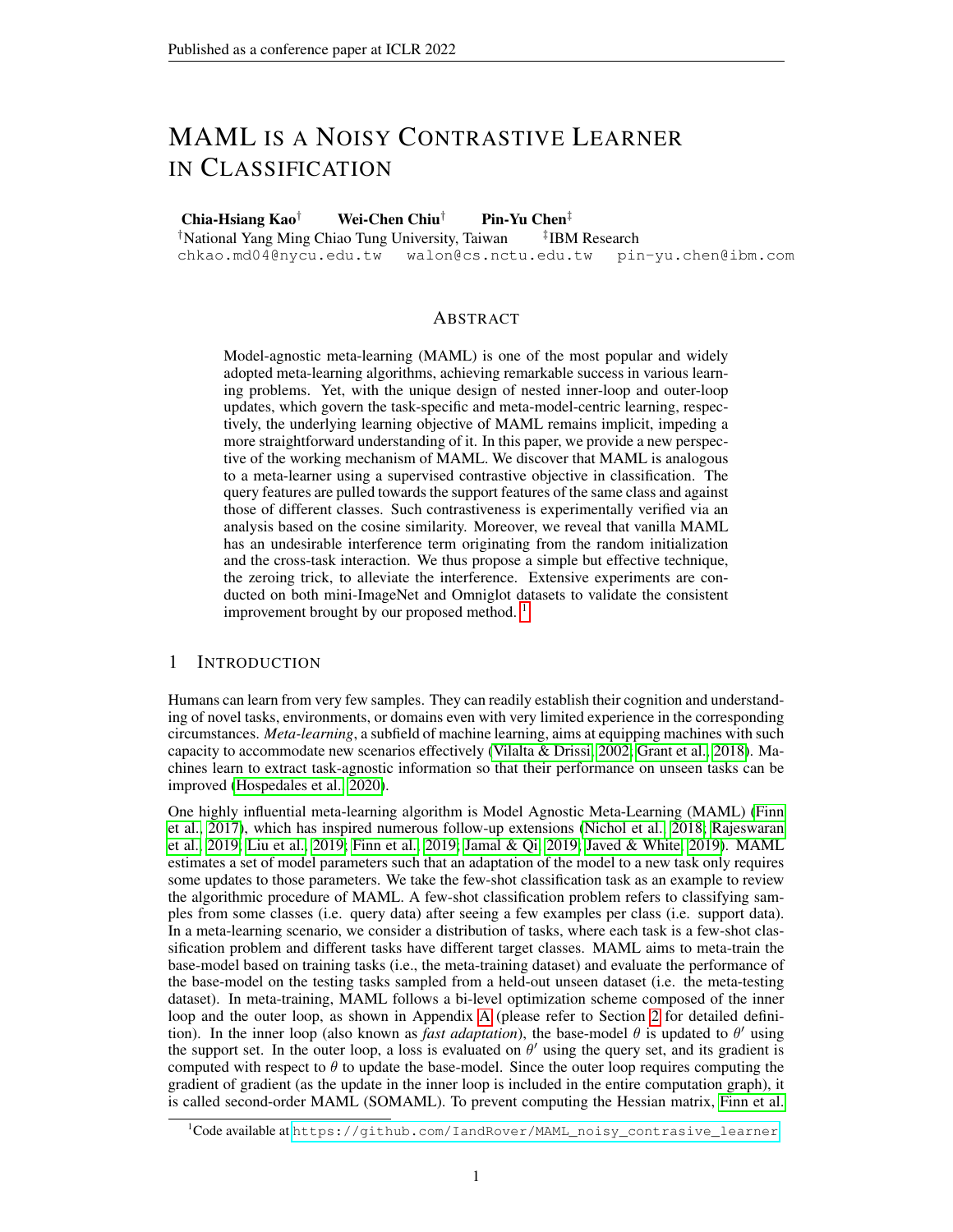Outer loop update of the linear layer. In the outer loop $w^0$  is updated using the query data with a learning rate . For FOMAML, the nal linear layer is updated as follows.

$$
w_k^{00} = w_k^0 \qquad \frac{Q \mu_{k; w^1 g; Q}}{Q \nu_k^1} = w_k^0 + \sum_{(q; u) Q} (1_{k=u} - q_k) (q) \qquad (5)
$$

Note that the computation of qequires the inner-loop updated<sup>1</sup>. Generally speaking, Eq. (5) resembles Eq. (4). It is obvious that, in the outer loop, the query features are added weightedly to the linear layer, and the strength of change relates to the output value. In other words, after the outer loop update, the linear layer memorizes the query features of current tasks. This can crasse a task interferenc because in the next inner loop there would be additional inner products between the support features of the next tasks and the query features of the current tasks.

Outer loop update of the encoder.Using the chain rule, the gradient of the outer loop loss with respect to (i.e., the parameters of the encoder) is given  $\mathbb{B}_{\Phi_{\omega}}^{\mathbb{Q}_{L}^{\vee} \times 1}$  and  $\mathbb{Q}_{\{q\}}^{\mathbb{Q}_{L_{1}}^{\vee} \times 1}$  and  $\mathbb{Q}_{\{q\}}^{\mathbb{Q}_{L_{2}}^{\vee} \times 1}$ @(q) <u>@(q)</u> +

 $E_{(s;t)}$  s  $\frac{\omega L_{f^{\prime};\ w^1g;Q}}{\omega(s)}$ @(s)  $\frac{\mathcal{Q}_{\cdot}(\mathsf{s})}{\mathcal{Q}_{\cdot}^{\cdot}},$  where the second term can be neglected when FOMAML is considered. Below, we take a deeper look at the backpropagated error of one querlogia Q. The full derivation is provided in Appendix B.2.

$$
\frac{\textcircled{1}_{k_{\cdot}^{2} \text{ with } q_{\cdot}^{2} \text{ with } q_{\cdot}^{2} \text{ with } q_{\cdot}^{2} \text{ with } q_{\cdot}^{2} \text{ with } q_{\cdot}^{2} \text{ with } q_{\cdot}^{2} \text{ with } q_{\cdot}^{2} \text{ with } q_{\cdot}^{2} \text{ with } q_{\cdot}^{2} \text{ with } q_{\cdot}^{2} \text{ with } q_{\cdot}^{2} \text{ with } q_{\cdot}^{2} \text{ with } q_{\cdot}^{2} \text{ with } q_{\cdot}^{2} \text{ with } q_{\cdot}^{2} \text{ with } q_{\cdot}^{2} \text{ with } q_{\cdot}^{2} \text{ with } q_{\cdot}^{2} \text{ with } q_{\cdot}^{2} \text{ with } q_{\cdot}^{2} \text{ with } q_{\cdot}^{2} \text{ with } q_{\cdot}^{2} \text{ with } q_{\cdot}^{2} \text{ with } q_{\cdot}^{2} \text{ with } q_{\cdot}^{2} \text{ with } q_{\cdot}^{2} \text{ with } q_{\cdot}^{2} \text{ with } q_{\cdot}^{2} \text{ with } q_{\cdot}^{2} \text{ with } q_{\cdot}^{2} \text{ with } q_{\cdot}^{2} \text{ with } q_{\cdot}^{2} \text{ with } q_{\cdot}^{2} \text{ with } q_{\cdot}^{2} \text{ with } q_{\cdot}^{2} \text{ with } q_{\cdot}^{2} \text{ with } q_{\cdot}^{2} \text{ with } q_{\cdot}^{2} \text{ with } q_{\cdot}^{2} \text{ with } q_{\cdot}^{2} \text{ with } q_{\cdot}^{2} \text{ with } q_{\cdot}^{2} \text{ with } q_{\cdot}^{2} \text{ with } q_{\cdot}^{2} \text{ with } q_{\cdot}^{2} \text{ with } q_{\cdot}^{2} \text{ with } q_{\cdot}^{2} \text{ with } q_{\cdot}^{2} \text{ with } q_{\cdot}^{2} \text{ with } q_{\cdot}^{2} \text{ with } q_{\cdot}^{2} \text{ with } q_{\cdot}^{2} \text{ with } q_{\cdot}^{2} \text{ with } q_{\cdot}^{2} \text{ with } q_{\cdot}^{2} \text{ with } q_{\cdot}^{2} \text{ with } q_{\cdot}^{2} \text
$$

#### 2.4 MAML IS A NOISY CONTRASTIVE LEARNER

Reformulating the outer loop loss for the encoder as a noisy SCL loss.We can observe from Eq. (6) that the actual loss for the encoder (evaluated on a single quer $\varphi$  data Q) is as the following.

$$
L_{f': w^{1}g; q} = \bigvee_{j=1}^{N_{\mathcal{X}^{ay}}} (q_{j}^{1_{j=u}})w_{j}^{0} \qquad (q) + \bigoplus_{(s,t)}^{N_{\mathcal{X}^{ay}}} s \bigg[ \bigotimes_{j=1}^{N_{\mathcal{X}^{ay}}} q_{j} s_{j} + s_{u} + q_{t}^{1_{t=u}} (s)^{3} \qquad (q) \qquad (7)
$$

For SOMAML, the range of "stop gradient" in the second term is different:

$$
L_{f': w^{1}g; q} = \bigvee_{j=1}^{N_{\mathcal{X}^{ay}}} (q_{j}^{1_{j=u}})w_{j}^{0} \qquad (q) + \bigoplus_{(s,t)}^{N_{\mathcal{X}^{ay}}} s \bigg[ \bigotimes_{j=1}^{N_{\mathcal{X}^{ay}}} q_{j} s_{j} + s_{u} + q_{t}^{1_{t=u}} \bigg] (s)^{3} (q) \qquad (8)
$$

With these two reformulations, we observe the essential difference between FOMAML and SO-MAML is the range of stop gradient. We provide detailed discussion and instinctive illustration in Appendix B.5 on how this explains the phenomenon that SOMAML often leads to faster convergence. To better deliberate the effect of each term in the reformulated outer loop loss, we de ne the rst term in Eq. (7) or Eq. (8) ashterference term the second term assisy contrastive term and the coef cients  $P \overset{\text{of}}{\underset{j=1}{\text{N}} \underset{q_j}{\text{N}} \text{S}} + \text{S}_u + \text{Q}_t$  1<sub>t=u</sub> ascontrastive coef cients.

Understanding the interference term. In the case of  $= u$ , the outer loop loss forces the model to minimize( $q_j$   $\bar{\phantom{j}}$  1) $w_j$ <sup>0></sup> (q). This can be problematic because (a) at the beginning of trai**w**i $\hbar$ g, is assigned with random values and  $\!\langle \!\!\langle b \rangle\!\!\rangle$  is added with query features of previous tasks as shown in Eq. (5). Consequently,(q) is pushed to a direction composed of previous query features or to a random direction, introducing an unneces anos-task interference aninitialization interference that slows down the training of the encoder. Noting that the cross-task interference also occurs at the testing period, since, at testing stage, is already added with query features of training tasks, which can be an interference to testing tasks.

Understanding the noisy contrastive term.When the query and support data have the same label Gracistanding the holty contrastive term: when the query and support data have the same<br>(i.e.,  $u = t$ ), e.g., class, the contrastive coef cients becomes  $\int_{z=2}^{x} q_1 s q_3 + s_1 + q_1$  1, which is  $P_{N_{\text{way}}}^{N_{\text{way}}}$  q<sub>j</sub>  $s_j$   $(1 \quad q_1)(1 \quad s_1) < 0$ . This indicates the encoder would be updated to maximize the inner product between(q) and the support features of the same class. However, when the query and support data are in different classes, the sign of the contrastive coef cient can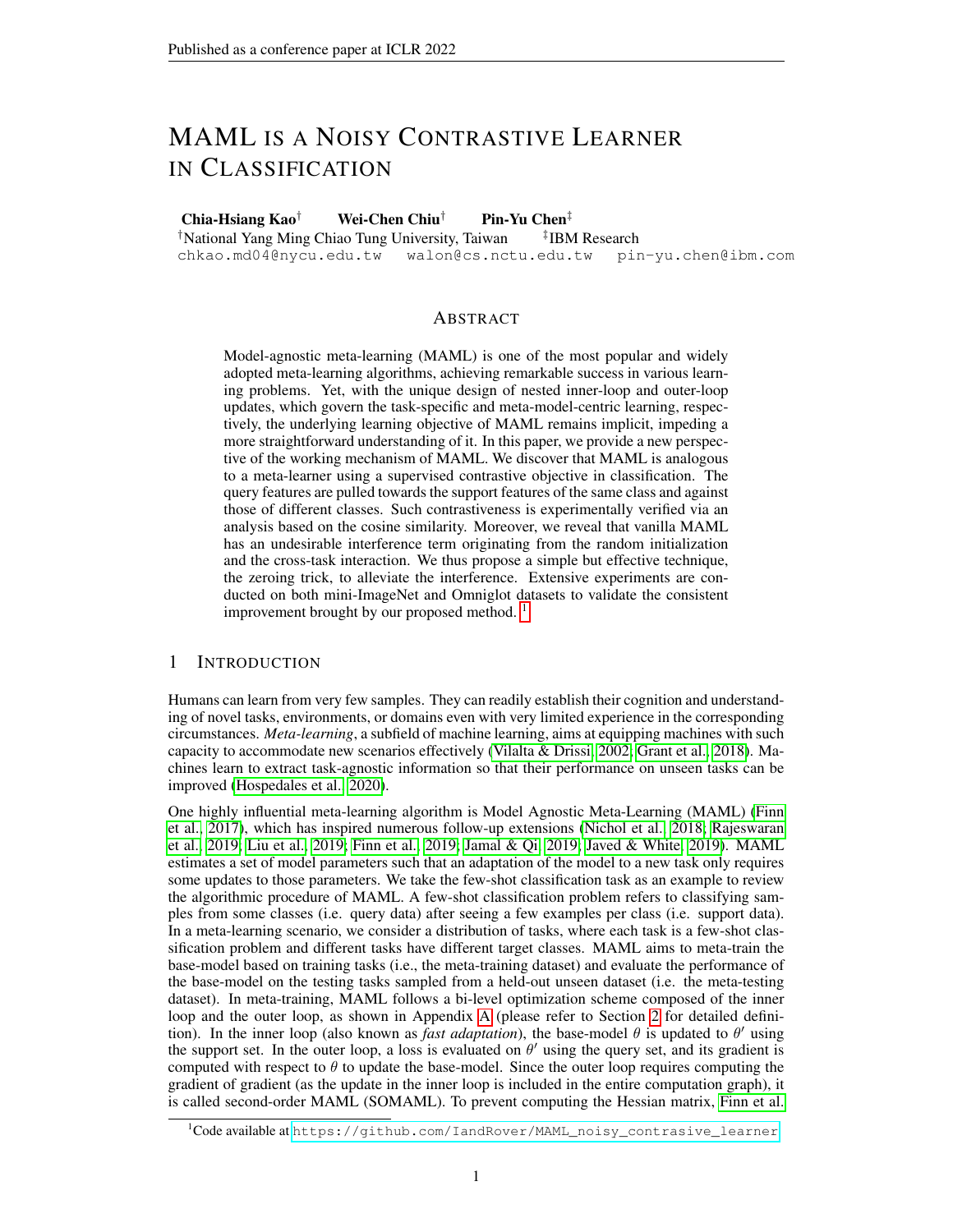sometimes be negative. The outer loop loss thus cannot well contrast the query features against the support features of different classes, making this loss term not an ordinary SCL loss.

To better illustrate the in uence of the interference term and the noisy contrastive term, we provide an ablation experiment in Appendix B.7. Theorem 1 below formally connects MAML to SCL.

Theorem 1 With the EFIL assumption, FOMAML is a noisy SCL algorithm. With assumptions of (a) EFIL and (b) a single inner-loop update, SOMAML is a noisy SCL algorithm.

Proof: For FOMAML, both Eq. (7) (one inner loop update step) and Eq. (26) (multiple inner loop update steps) follows De nition 1. For SOMAML, Eq. (8) follows De nition 1.

Introduction of the zeroing trick makes Eq. (7) and Eq. (8) SCL losses. To tackle the interference term and make the contrastive coef cients more accurate, we introduce the zeroing trick: setting the  $w<sup>0</sup>$  to be zero after each outer loop update, as shown in Appendix A. With the zeroing trick, the original outer loop loss (of FOMAML) becomes

$$
L_{f';w^1g;q} = E_{(s;t)} G_{(t)}(q_t^1_{t=u}) (s)^> (q)
$$
 (9)

For SOMAML, the original outer loop loss becomes

 $L_{f^{\prime}; w^1 g; q} = E_{(s;t)}(q_t 1_{t=u})$ stop gradient  $(s)^{>}$  (q) (10)

The zeroing trick brings two nontrivial effects: (a) eliminating the interference term in both Eq. (7) and Eq. (8); (b) making the contrastive coef cients follow SCL. For (b), since all the predictive values of support data become the same, i<sub>k</sub>e<sub>न</sub> solutional the contrastive coef cient becomes q  $1_{t=u}$ , which is negative when the support and query data have the same label, and positive otherwise. With the zeroing trick, the contrastive coef cient follows the SCL loss, as summarized below.

Corollary 1 With mild assumptions of (a) EFIL, (b) a single inner-loop update and (c) training with the zeroing trick (i.e., the linear layer is zeroed at the end of each outer loop), both FOMAML and SOMAML are SCL algorithms.

Proof: Both Eq. (9) and Eq. (10) follow De nition 1.

The introduction of the zeroing trick makes the relationship between MAML and SCL more straightforward. Generally speaking, by connecting MAML and SCL, we can better understand other MAML-based meta-learning studies.

### 2.5 RESPONSES TOQUESTIONS IN SECTION 1

In what sense does MAML guide any model to learn general-purpose representations?nder the EFIL assumption, MAML is a noisy SCL algorithm in a classi cation paradigm. The effectiveness of MAML in enabling models to learn general-purpose representations can be attributed to the SCL characteristics of MAML.

How do the inner and outer loops in the training mechanism of MAML collaboratively prompt to achieve so?MAML adopts the inner and outer loops to perform noisy SCL sequentially. In the inner loop, the features of support data are memorized bia inner-loop update. In the outer loop, the softmax output of the query data thus contains the inner products between the support features and the query feature.

What is the role of support and query data, and how do they interact with each other?We show that the original loss in MAML can be reformulated as a loss term containing the inner products of the embedding of the support and query data. In FOMAML, the support features act as the reference, while the query features are updated to move towards the support features of the same class and against those of the different classes.

### 2.6 GENERALIZATION OF OUR ANALYSIS

In Appendix C, we provide the analysis where  $\epsilon_{\text{Batch}}$  1 and  $N_{step}$  1. For the EFIL assumption, it can hardly be dropped because the behavior of the updated encoder is intractable. Besides, Raghu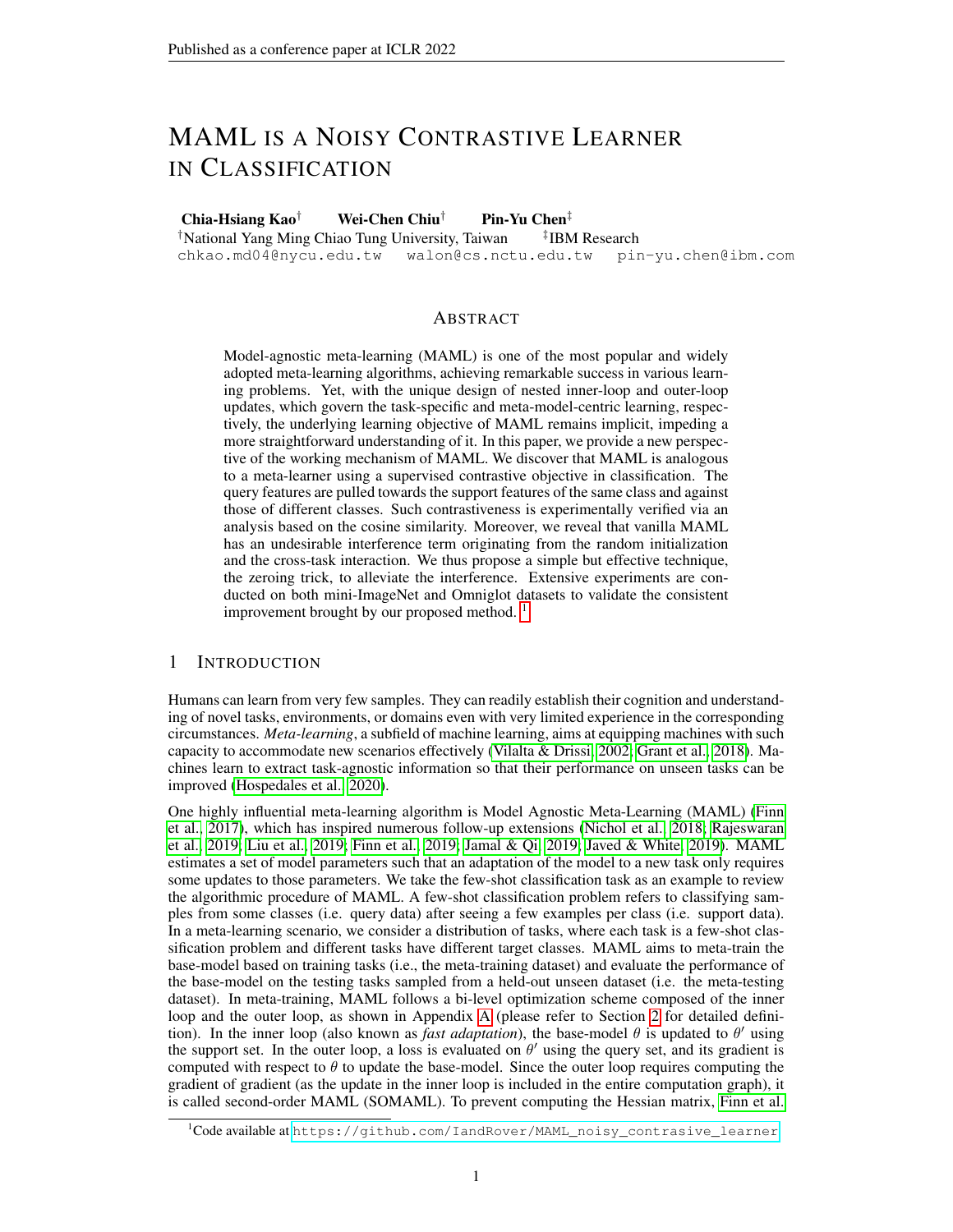et al. (2020) show that the representations of intermediate layers do not change notably during the inner loop of MAML, and thus it is understood that the main function of the inner loop is to change the nal linear layer. Furthermore, the EFIL assumption is empirically reasonable, since previous works (Raghu et al., 2020; Lee et al., 2019; Bertinetto et al., 2019; Liu et al., 2020) yield comparable performance while leaving the encoder untouched during the inner loop.

With our analysis, one may notice that MAML is approximately a metric-based few-shot learning algorithm. From a high-level perspective, under the EFIL assumption, second-order MAML is similar to metric-based few-shot learning algorithms, such as MatchingNet (Vinyals et al., 2016), Prototypical network (Snell et al., 2017), and Relation network (Sung et al., 2018). The main difference lies in the metric and the way prototypes are constructed. Our work follows the setting adopted by MAML, such as using negative LogSoftmax as objective function, but we can effortlessly generalize our analysis to a MSE loss as had been shown in Figure 1. As a result, our work points out a new research direction in improving MAML by changing the objective functions in the inner and the outer loops, e.g., using MSE for the inner loop but negative LogSoftmax for the outer loop. Besides, in MAML, we often obtain the logits by multiplying the features by the linear weigh Our work implies future direction as to alternatively substitute this inner product operation with other metrics or other similarity measurements such as cosine similarity or negative Euclidean distance.

# 3 EXPERIMENTAL RESULTS

In this section, we provide empirical evidence of the supervised contrastiveness of MAML and show that zero-initialization of  $v^0$ , reduction in the initial norm of  $v^0$ , or the application of zeroing trick can speed up the learning pro le. This is applicable to both SOMAML and FOMAML.

# 3.1 SETUP

We conduct our experiments on the mini-ImageNet dataset (Vinyals et al., 2016; Ravi & Larochelle, 2017) and the Omniglot dataset (Lake et al., 2015). For the results on the Omniglot dataset, please refer to Appendix E. For the mini-ImageNet, it contable 84 RGB images of 100 classes from the ImageNet dataset with 600 samples per class. We split the dataset into 64, 16 and 20 classes for training, validation, and testing as proposed in (Ravi & Larochelle, 2017). We do not perform hyperparameter search and thus are not using the validation data. For all our experiments of applying MAML into few-shot classi cation problem, where we adopt two experimental settings: 5-way 1shot and 5-way 5-shot, with the batch six  $s_{\text{factor}}$  being 4 and 2, respectively (Finn et al., 2017). The few-shot classi cation accuracy is calculated by averaging the results over 400 tasks in the test phase. For model architecture, optimizer and other experimental details, please refer to Appendix D.1.

# 3.2 COSINE SIMILARITY ANALYSIS VERIFIES THEIMPLICIT CONTRASTIVENESS INMAML

In Section 2, we show that the encoder is updated so that the query features are pushed towards the support features of the same class and pulled away from those of different classes. Here we verify this supervised contrastiveness experimentally. Consider a relatively over-tting scenario where there are ve classes of images and for each class there are 20 support images and 20 query images. We -x the support and query set (i.e. the data is not resampled every iteration) to verify the concept that the support features work as positive and negative samples. Channel shufing is used to avoid the undesirable channel memorization effect (Jamal & Qi, 2019; Rajendran et al., 2020). We train the model using FOMAML and examine how well the encoder can separate the data of different classes in the feature space by measuring the averaged cosine similarities between the features of each class. The results are averaged over 10 random seeds.

As shown in the top row of Figure 2, the model trained with MAML learns to separate the features of different classes. Moreover, the contrast between the diagonal and the off-diagonal entries of the heatmap increases as we remove the initialization interference (by zero-initializtinghown in the middle row) and remove the cross-task interference (by applying the zeroing trick, shown in the bottom row). The result agrees with our analysis that MAML implicitly contains the interference term which can impede the encoder from learning a good feature representation. For experiments on semantically similar classes of images, the result is shown in Section D.3.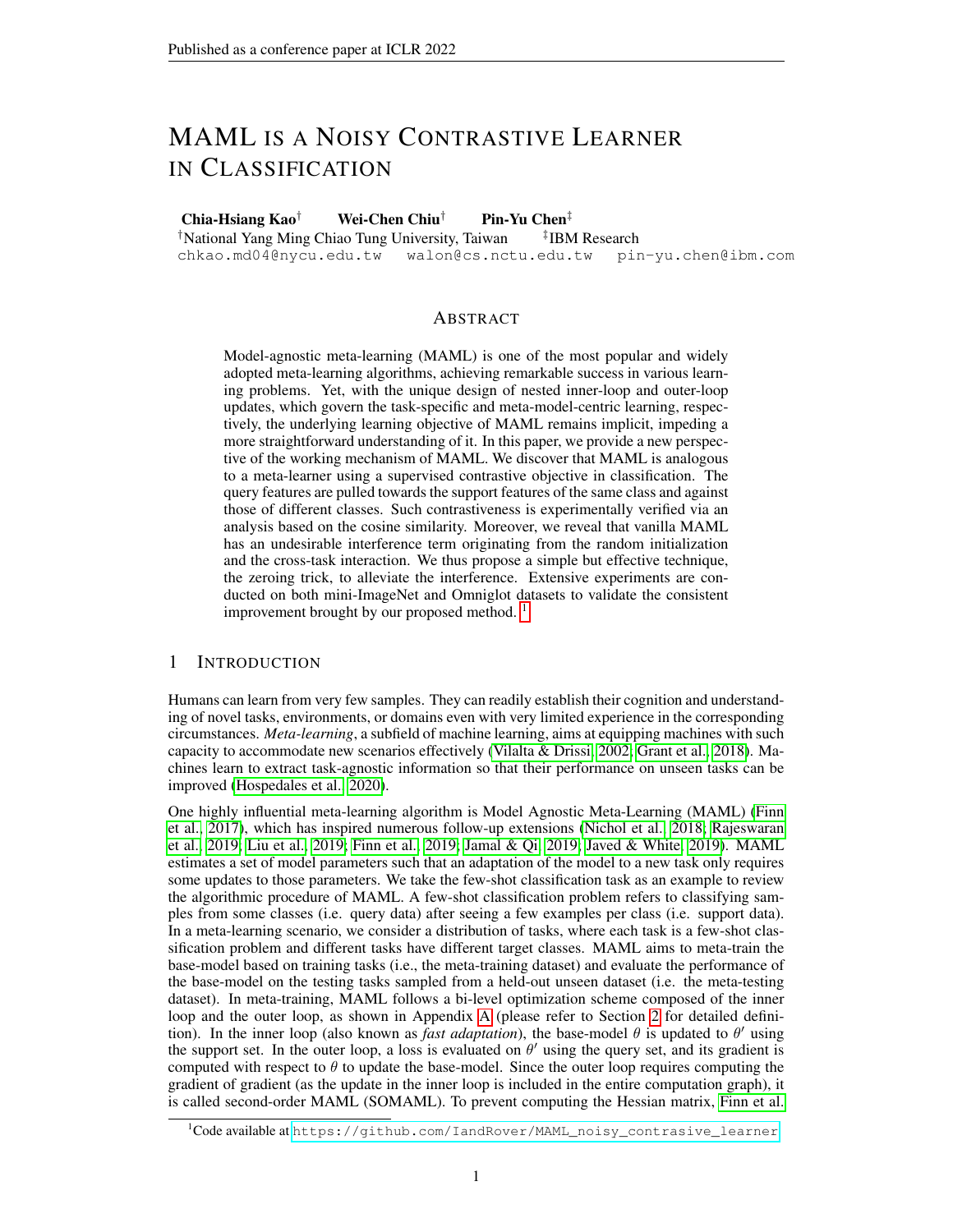Figure 2:The supervised contrastiveness entailed in MAML manifests when zero initialization or the zeroing trick is applied. The value in the heatmap is calculated by averaging the pairwise cosine similarities between query features or between query features and support features. We consider the setting of having randomly initialized linear layer (top), zero-initialized linear layer (middle), and the zeroing trick (bottom), and experiment with various numbers of outer loop updates. The readers are encouraged to compare the results between different rows.

### 3.3 ZEROING LINEAR LAYER AT TESTING TIME INCREASESTESTING ACCURACY

Before starting our analysis on benchmark datasets, we note that the cross-task interference can also occur during meta-testing. In the meta-testing stage, the base-model is updated in the inner loop using support data and then the performance is evaluated using query CatanereS andQ are drawn from a held-out, unseen meta-testing dataset. Recall that at the end of the outer loop (in meta-training stage), the query features are added weightedly to the linear/aylerother words, at the beginning of meta-testing,<sup>0</sup> is already added with the query features of previous training tasks, which can drastically in uence the performance on the unseen tasks.

To validate this idea, we apply the zeroing trick at meta-testing time (which we refer to zeroting at the beginning of the meta-testing time) and show such trick increases the testing accuracy of the model trained with FOMAML. As illustrated in Figure 3, compared to directly entering meta-testing (i.e. the subplot at the left), additionally zeroing the linear layer at the beginning of each meta-testing time (i.e. the subplot at the right) increases the testing accuracy of the model whose linear layer is randomly initialized or zero-initialized (denoted by the red and orange curves, respectively). And the difference in testing performance sustains across the whole training session.

In the following experiments, we evaluate the testing performance only with zeroing the linear layer at the beginning of the meta-testing stage. By zeroing the linear layer, the potential interference brought by the prior (of the linear layer) is ignored. Then, we can fully focus on the capacity of the encoder in learning a good feature representation.

Figure 3: Using the zeroing trick at meta-testing stage improves performance.The left/right subplot shows the performance of models without/with zeroed at the beginning of meta-testing time. The curves in redw<sup>0</sup> is randomly initialized. The curves in yellow  $\delta$  is zeroed at initialization. The curves in green: the models trained with training trick applied in the training stage.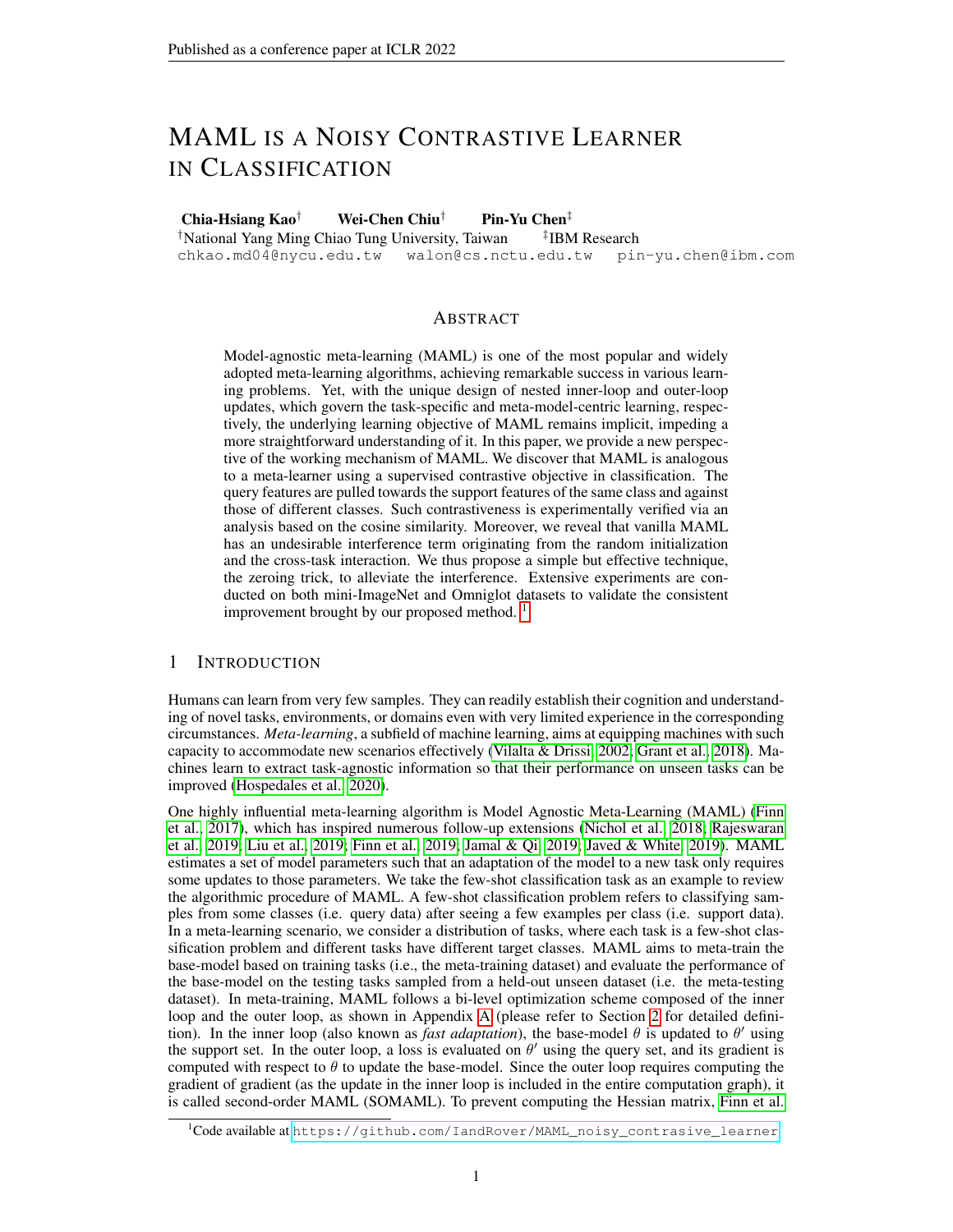# 3.4 SINGLE INNER LOOPUPDATE SUFFICES WHENUSING THE ZEROING TRICK

In Eq. (4) and Eq. (21), we show that the features of the support data are added to the linear layer in the inner loop. Larger number of inner loop update steps can better offset the effect of interference brought by a non-zeroed linear layer. In other words, when the models are trained with the zeroing trick, a larger number of inner loop updates can not bring any bene t. We validate this intuition in Figure 4 under a 5-way 1-shot setting. In the original FOMAML, the models trained with a single inner loop update step (denoted as red curve) converge slower than those trained with update step of 7 (denoted as purple curve). On the contrary, when the models are trained with the zeroing trick, models with various inner loop update steps converge at the same speed.

Figure 4: With the zeroing trick, a larger number of inner loop update steps is not necessary in original MAML, a larger number of inner loop update steps is preferred as it generally yields better testing accuracy even with zeroing trick applied in the meta-testing stage (refer to the left gure). However, models trained using the zeroing trick do not show this trend (refer to the right gure).

# 3.5 EFFECT OFINITIALIZATION AND THE ZEROING TRICK

In Eq. (7), we observe an interference derived from the historical task features or random initialization. We validate our formula by examining the effects of (1) reducing the norm<sup>p</sup>oat initialization and (2) applying the zeroing trick. From Figure 5, the performance is higher when the initial norm ofw<sup>o</sup> is lower. Compared to random initialization, reducing the norm via down-scall hay 0:7 yields visible differences. Besides, the testing accuracy of MAML with zeroing trick (the purple curve) outperforms that of original MAML.

Figure 5:Effect of initialization and the zeroing trick on testing performance. Both reducing the norm ofw<sup>0</sup> and zeroingv<sup>0</sup> each outer loop (i.e., the zeroing trick) increase the testing accuracy. The curves in red: models with  $0$  randomly initialized. The curves in orange/green: reducing the value ofw<sup>0</sup> at initialization by a factor of :7/ 0:5. The curve in bluew<sup>0</sup> is zero-initialized. The curve in blue: models trained with the zeroing trick.

# 4 CONCLUSION

This paper presents an extensive study to demystify how the seminal MAML algorithm guides the encoder to learn a general-purpose feature representation and how support and query data interact. Our analysis shows that MAML is implicitly a supervised contrastive learner using the support features as positive and negative samples to direct the update of the encoder. Moreover, we unveil an interference term hidden in MAML originated from the random initialization or cross-task interaction, which can impede the representation learning. Driven by our analysis, removing the interference term by a simple zeroing trick renders the model unbiased to seen or unseen tasks. Furthermore, we show constant improvements in the training and testing pro les with this zeroing trick, with experiments conducted on the mini-ImageNet and Omniglot datasets.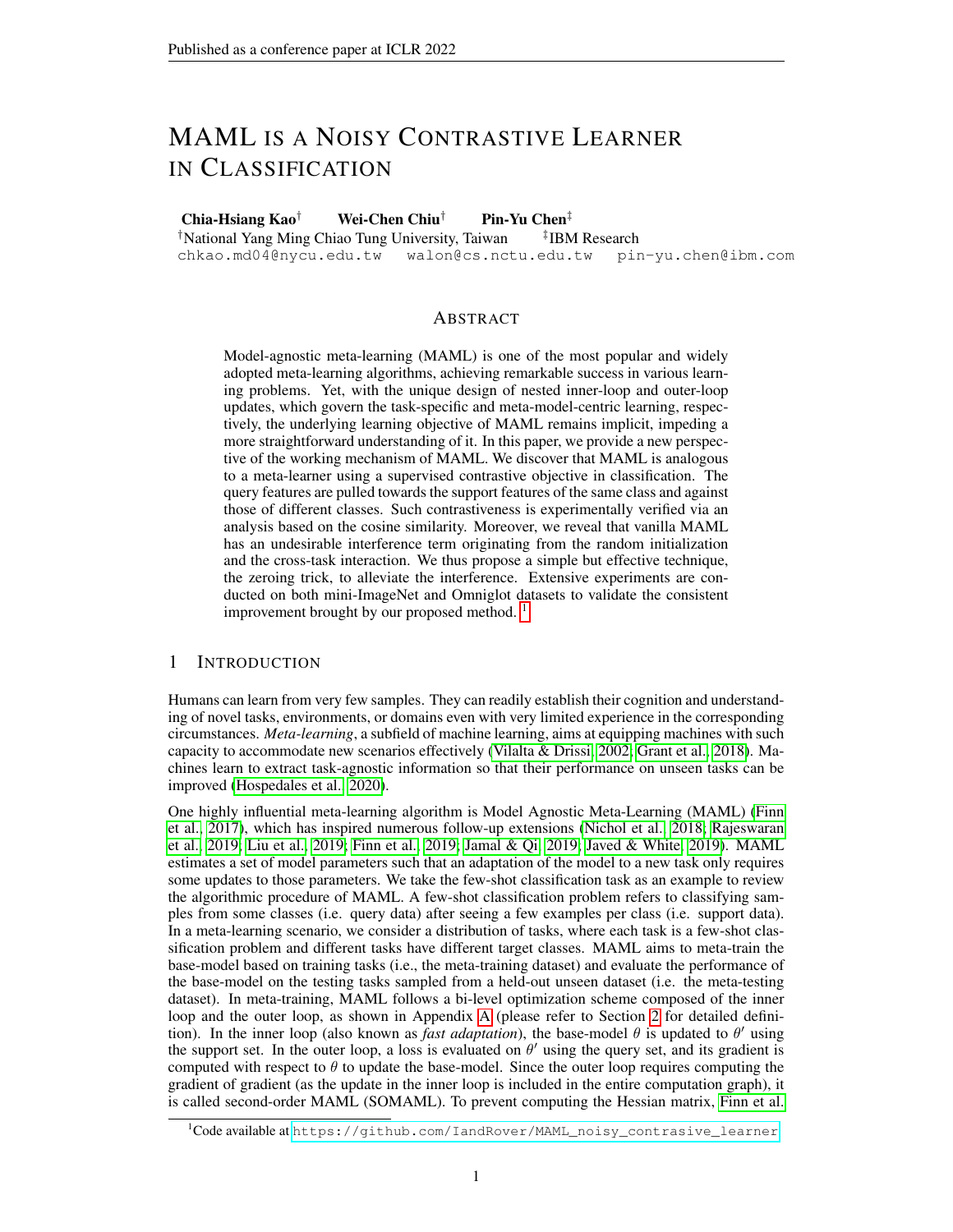# **REFERENCES**

- Antreas Antoniou, Harrison Edwards, and Amos Storkey. How to train your marhite mational Conference on Learning Representations (ICLAR) 9.
- Luca Bertinetto, Joao F Henriques, Philip HS Torr, and Andrea Vedaldi. Meta-learning with differentiable closed-form solvers. International Conference on Learning Representations (ICLR) 2019.
- Kurtland Chua, Qi Lei, and Jason D Lee. How ne-tuning allows for effective meta-learainXgv preprint arXiv:2105.0222,12021.
- Tristan Deleu. Model-agnostic meta-learning.https://github.com/tristandeleu/ pytorch-maml , 2020.
- Simon S Du, Wei Hu, Sham M Kakade, Jason D Lee, and Qi Lei. Few-shot learning via learning the representation, provably. International Conference on Learning Representations (ICLR) 2021.
- Chelsea Finn, Pieter Abbeel, and Sergey Levine. Model-agnostic meta-learning for fast adaptation of deep networks. International Conference on Learning Representations (ICLR) 7.
- Chelsea Finn, Aravind Rajeswaran, Sham Kakade, and Sergey Levine. Online meta-learning. In International Conference on Machine Learning (ICMPD19.
- Micah Goldblum, Steven Reich, Liam Fowl, Renkun Ni, Valeriia Cherepanova, and Tom Goldstein. Unraveling meta-learning: Understanding feature representations for few-shot taskterhational Conference on Machine Learning (ICML2020.
- Erin Grant, Chelsea Finn, Sergey Levine, Trevor Darrell, and Thomas Grif ths. Recasting gradientbased meta-learning as hierarchical bayes international Conference on Learning Representations (ICLR)  $2018$ .
- Timothy Hospedales, Antreas Antoniou, Paul Micaelli, and Amos Storkey. Meta-learning in neural networks: A surveyarXiv preprint arXiv:2004.0543, 92020.
- Muhammad Abdullah Jamal and Guo-Jun Qi. Task agnostic meta-learning for few-shot learning. In IEEE Conference on Computer Vision and Pattern Recognition (C,VPPR).
- Khurram Javed and Martha White. Meta-learning representations for continual learning d- In vances in Neural Information Processing Systems (Neur<sup>IPGS)</sup> 9.
- Prannay Khosla, Piotr Teterwak, Chen Wang, Aaron Sarna, Yonglong Tian, Phillip Isola, Aaron Maschinot, Ce Liu, and Dilip Krishnan. Supervised contrastive learning dlvances in Neural Information Processing Systems (Neurl<sub>P</sub>26) 20.
- Brenden M Lake, Ruslan Salakhutdinov, and Joshua B Tenenbaum. Human-level concept learning through probabilistic program induction.  $\frac{1}{2}$  cience 2015.
- Kwonjoon Lee, Subhransu Maji, Avinash Ravichandran, and Stefano Soatto. Meta-learning with differentiable convex optimization. INEEE Conference on Computer Vision and Pattern Recognition (CVPR)  $2019$ .
- Chen Liu, Chengming Xu, Yikai Wang, Li Zhang, and Yanwei Fu. An embarrassingly simple baseline to one-shot learning. IFEEE Conference on Computer Vision and Pattern Recognition (CVPR) 2020.
- Hao Liu, Richard Socher, and Caiming Xiong. Taming maml: Ef cient unbiased metareinforcement learning. Imternational Conference on Machine Learning (ICMPD19.
- Liangqu Long. Maml-pytorch implementation. https://github.com/dragen1860/ MAML-Pytorch , 2018.
- Alex Nichol, Joshua Achiam, and John Schulman. On rst-order meta-learning algorithmixis. preprint arXiv:1803.0299,92018.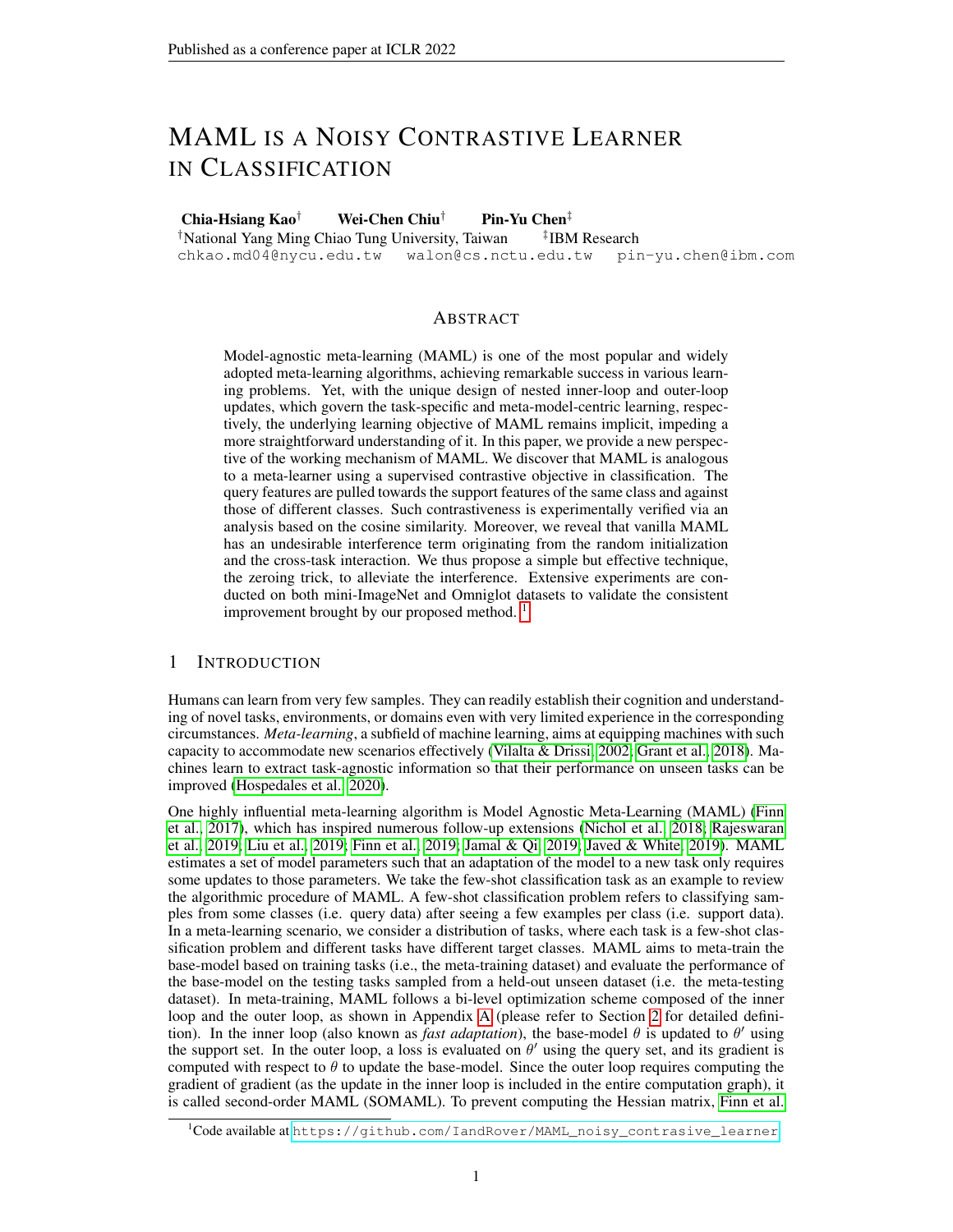- Aniruddh Raghu, Maithra Raghu, Samy Bengio, and Oriol Vinyals. Rapid learning or feature reuse? towards understanding the effectiveness of mamInternational Conference on Learning Representations (ICLR)2020.
- Janarthanan Rajendran, Alex Irpan, and Eric Jang. Meta-learning requires meta-augmentation. In Advances in Neural Information Processing Systems (Neurl POSI).
- Aravind Rajeswaran, Chelsea Finn, Sham Kakade, and Sergey Levine. Meta-learning with implicit gradients. InAdvances in Neural Information Processing Systems (Neurl POS).
- Sachin Ravi and Hugo Larochelle. Optimization as a model for few-shot learning telimational Conference on Learning Representations (ICLAR) 7.
- Jonas Rothfuss, Dennis Lee, Ignasi Clavera, Tamim Asfour, and Pieter Abbeel. Promp: Proximal meta-policy search. Imternational Conference on Learning Representations (IC2R) 9.
- Florian Schroff, Dmitry Kalenichenko, and James Philbin. Facenet: A uni ed embedding for face recognition and clustering. IFEEE Conference on Computer Vision and Pattern Recognition (CVPR) 2015.
- Jake Snell, Kevin Swersky, and Richard S Zemel. Prototypical networks for few-shot learning. Advances in Neural Information Processing Systems (Neurl POS).
- Kihyuk Sohn. Improved deep metric learning with multi-class n-pair loss objectived wances in Neural Information Processing Systems (Neur) P26)16.
- Xingyou Song, Wenbo Gao, Yuxiang Yang, Krzysztof Choromanski, Aldo Pacchiano, and Yunhao Tang. Es-maml: Simple hessian-free meta learning International Conference on Learning Representations (ICLR2020.
- Flood Sung, Yongxin Yang, Li Zhang, Tao Xiang, Philip HS Torr, and Timothy M Hospedales. Learning to compare: Relation network for few-shot learning. Elia E Conference on Computer Vision and Pattern Recognition (CVP, P2018.
- Nilesh Tripuraneni, Chi Jin, and Michael I Jordan. Provable meta-learning of linear representations. arXiv preprint arXiv: 2002.1168, 42020.
- Ricardo Vilalta and Youssef Drissi. A perspective view and survey of meta-learn Antg.cial Intelligence Review2002.
- Oriol Vinyals, Charles Blundell, Timothy Lillicrap, Koray Kavukcuoglu, and Daan Wierstra. Matching networks for one shot learning. Indivances in Neural Information Processing Systems (NeurlPS) 2016.
- Mingzhang Yin, George Tucker, Mingyuan Zhou, Sergey Levine, and Chelsea Finn. Meta-learning without memorization. Ininternational Conference on Learning Representations (ICDR20.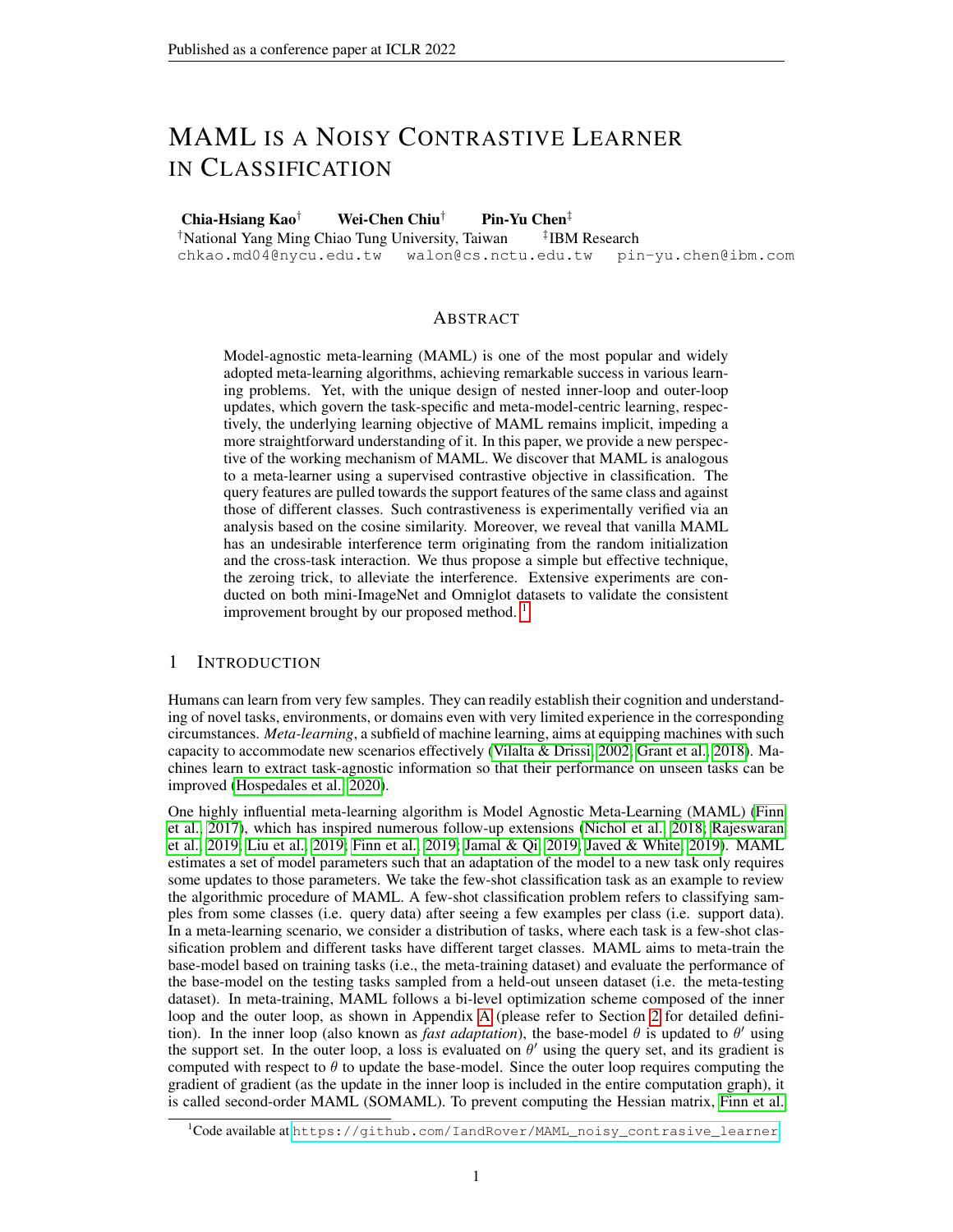# APPENDIX

# A ORIGINAL MAML AND MAML WITH THE ZEROING TRICK

Algorithm 1 Second-order MAML

Require: Task distributionD Require: ; : inner loop and outer loop learning rates Require: Randomly initialized base-model parameters 1: while not donedo 2: Sample task $f_1$ ; ::  $T_{N_{batch}}$  g from D<br>3: for n = 1; 2; ::: : N<sub>hatch</sub> do 3: for  $n = 1; 2; \dots; N_{batch}$  do<br>4:  $f S_n : Q_n q$  sample from 4:  $f S_n$ ; Q<sub>n</sub> g sample from  $T_n$ <br>5:  $n =$ 5:  $n =$ <br>6: for i 6: for  $i = 1; 2; \dots; N_{step}$  do<br>7: 7: n n r<sub>n</sub> L<sub>n</sub>; s<sub>n</sub> 8: end for 9: end for 10: Update  $P \underset{n=1}{N_{\text{batch}}} r L_{n;Q_n}$ 11: end while

# Algorithm 2 First-order MAML

```
Require: Task distributionD
    Require: ;  : inner loop and outer loop learning rates
    Require: Randomly initialized base-model parameters
 1: while not donedo
 2: Sample taskf_1; :: T_{N_{\text{batch}}} g from D<br>3: for n = 1:2: ::: : Nhatch do
 3: for n = 1; 2; \dots; N_{batch} do<br>4: f S_n : Q_n q sample from
            f S_n; Q<sub>n</sub> g sample from T_n5: n =<br>6: for i
 6: for i = 1; 2; ...; N_{step} do<br>7:
 7: n n r<sub>n</sub> L<sub>n</sub>; s<sub>n</sub>
 8: end for
 9: end for
10: Update
                               P N batch r L _{n} ;Q _{n}11: end while
```
# Algorithm 3 Second-order MAML with the zeroing trick

```
Require: Task distributionD
     Require: ;  : inner loop and outer loop learning rates
     Require: Randomly initialized base-model parameters
 1: Setw 0 (the zeroing trick)
 2: while not donedo
 3: Sample taskf_1; :: T_{N_{batch}} g from D<br>4: for n = 1; 2; ::: ; N<sub>hatch</sub> do
 4: for n = 1; 2; \dots; N_{batch} do<br>5: f S_n; Q_n g sample from
             f S_n; Q<sub>n</sub> g sample from T_n6: n =<br>7: for i
 7: for i = 1; 2; \dots; N_{step} do<br>8:
 8: n n r<sub>n</sub> L<sub>n;Sn</sub>
 9: end for
10: end for
11: Update<br>12: Setw
                                P _{n=1}^{N_{\text{batch}}} r L<sub>n</sub>;_{Q_n}11. \frac{1}{2} Update<br>12: Setw 0 (the zeroing trick)
13: end while
```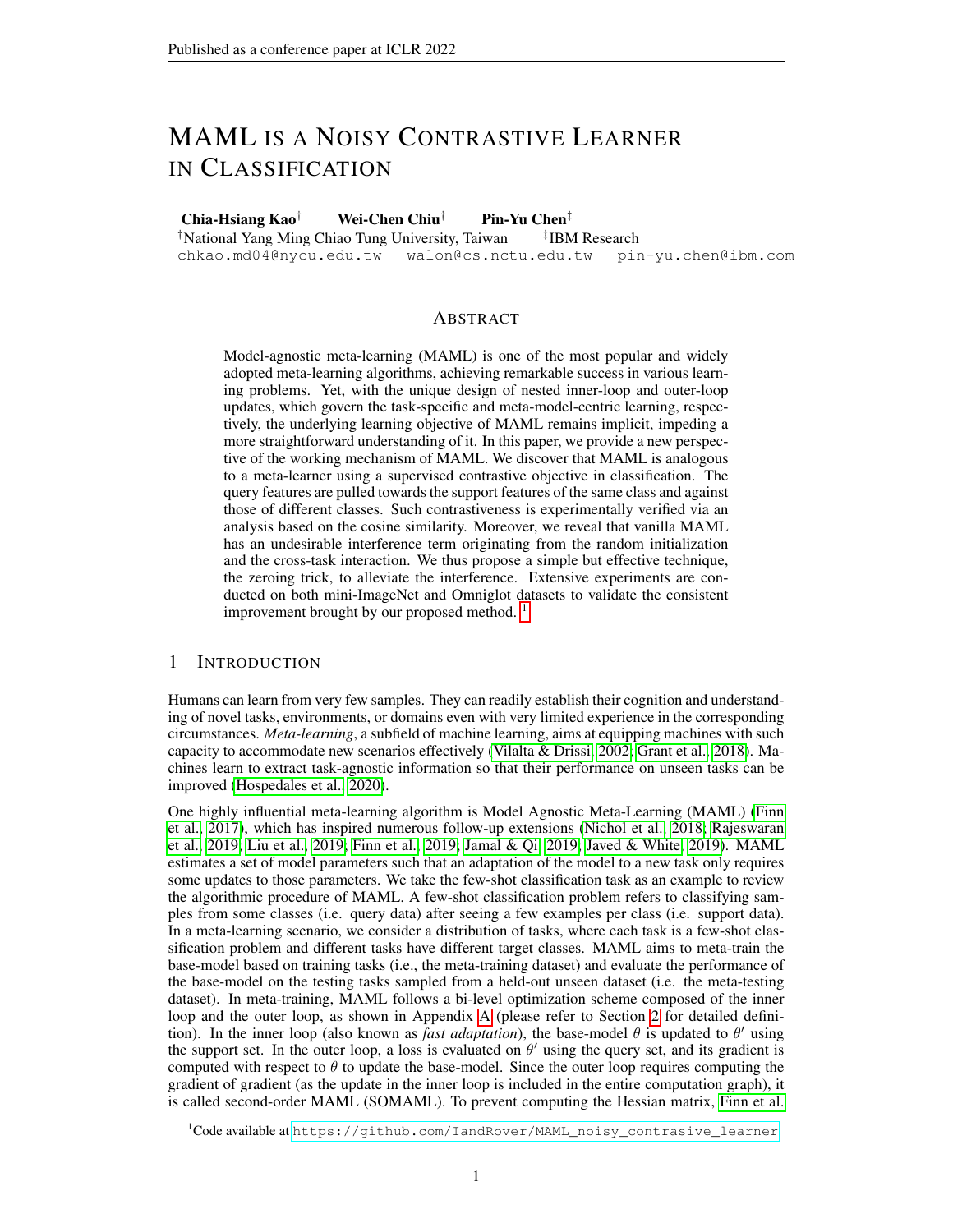# **B** SUPPLEMENTARY DERIVATION

In this section, we provide the full generalization and further discussion that supplement the main paper. We consider the case  $\text{N}_{\text{batch}} = 1$  and  $\text{N}_{\text{step}} = 1$  under the EFIL assumption. We provide the outer loop update of the linear layer under SOMAML in Section B.1. Next, we offer the full derivation of the outer loop update of the encoder in Section B.2. Then, we reformulate the outer loop loss for the encoder in both FOMAML and SOMAML in Section B.3 and Section B.4. Afterward, we discuss the main difference in FOMAML and SOMAML in detail in Section B.5. Finally, we show the performance of the models trained using the reformulated loss in Section B.6.

#### B.1 THE DERIVATION OF OUTER LOOPUPDATE FOR THELINEAR LAYER USING SOMAML

Here, we provide the complete derivation of the outer loop update for the linear layer. Using SO-MAML with support setS and query seQ, the update of the linear layer follows

$$
w_{k}^{\omega} = w_{k}^{\omega} \frac{\omega_{k} \cdot w \cdot q_{jQ}}{\omega_{k}^{\omega}} = w_{k}^{\omega} \frac{\omega_{m}^{1}}{\omega_{m}} \frac{\omega_{k} \cdot w \cdot q_{jQ}}{\omega_{m}^{\omega}} \frac{\omega_{m}}{\omega_{m}}
$$
  
\n
$$
= w_{k}^{\omega} \frac{\omega_{k}!}{\omega_{k}^{\omega}} \frac{\omega_{k}!}{\omega_{k}^{\omega}} \frac{\omega_{k}!}{\omega_{k}^{\omega}} \frac{\omega_{m}!}{\omega_{m}} \frac{\omega_{k}!}{\omega_{m}} \frac{\omega_{m}!}{\omega_{m}} \frac{\omega_{k}!}{\omega_{m}} \frac{\omega_{m}}{\omega_{m}}
$$
  
\n
$$
= w_{k}^{\omega} + [1 \quad E \quad S(\textbf{s}, \textbf{s}) \quad (S) \quad (S)^{T}] \cdot E \quad (1_{k=u} \quad q_{k}) \quad (Q)
$$
  
\n
$$
+ \quad \int_{m \in k} (S_{k} \quad S(\textbf{s}) \quad (S)^{T}] \cdot E \quad (1_{m=u} \quad q_{m}) \quad (Q)
$$
  
\n
$$
= w_{k}^{\omega} + [1 \quad E \quad S(\textbf{s}, \textbf{s}) \quad (S) \quad (S)^{T}] \cdot E \quad (1_{k=u} \quad q_{k}) \quad (Q)
$$
  
\n
$$
+ \quad \int_{m \in k} (S_{k} \quad S(\textbf{s}) \quad (S)^{T}] \cdot E \quad (1_{k=u} \quad q_{k}) \quad (Q)
$$
  
\n
$$
+ \quad \int_{m=1}^{N_{\text{day}}} E \quad (S_{m} \quad S(\textbf{s}) \quad (S)^{T}] \cdot E \quad (1_{m=u} \quad q_{m}) \quad (Q)
$$
  
\n
$$
+ \quad \int_{m=1}^{N_{\text{day}}} E \quad (S_{m} \quad S(\textbf{s}) \quad (S)^{T}] \cdot E \quad (1_{m=u} \quad q_{m}) \quad (Q)
$$

We can further simplify Eq. (11) to Eq. (12) with the help of the zeroing trick.

$$
w_{k}^{\omega} = [I \qquad \underset{(s,t)}{E} s_{k} \ (s) \ (s)^{T} \underset{(q,u)}{E} \underset{Q}{E} (1_{k=u} \qquad q_{k}) \ (q) \tag{12}
$$

This is because the zeroing trick essentially turns the logits of all support samples to zero, and consequently the predicted probability (softmax) outputœcomes  $\frac{1}{\mathsf{N}_{\mathsf{way}}}$  for all channelm. Therefore, the third term in Eq. (11) turns out to be zero (c.f. Eq. (13)). The equality of Eq. (13) holds since the summation of the (softmax) outputs is one.

$$
\frac{N_{\text{Way}}}{N_{\text{way}}^2} \left[ E_{(s;t)} \left( s \right) \left( s \right)^T \right] \left[ E_{(q;u)} \left( 1_{m=u} \right) \left( q \right) \right]
$$
\n
$$
= \frac{N_{\text{Way}}}{N_{\text{way}}^2} \left[ E_{(s;t)} \left( s \right) \left( s \right)^T \right] \left[ E_{(q;u)} \left( q \right) \left( 1_{m=u} \right) \left( 1_{m=u} \right) \right] \tag{13}
$$
\n
$$
= \frac{N_{\text{Way}}}{N_{\text{way}}^2} \left[ E_{(s;t)} \left( s \right) \left( s \right)^T \right] \left[ E_{(q;u)} \left( q \right) \right] \left( 1_{m=u} \right] \tag{13}
$$

# B.2 THE FULL DERIVATION OF THE OUTER LOOPUPDATE OF THEENCODER.

As the encoder is parameterized by, the outer loop gradient with respect to is given by  $\frac{\omega_1 + \omega_2}{\omega_1} = E_{(q;u)}$  a  $\frac{\omega_1 + \omega_2}{\omega_1}$  $@(q)$  $\frac{\textcircled{a}}{\textcircled{a}}$ ' + E<sub>(s;t)</sub> s  $\frac{\textcircled{a}_{\frac{1}{3}:\text{w}^1\text{g}}\textcircled{a}}{\textcircled{a}}$ (s) @(s)  $\frac{\mathcal{Q} \; (\mathsf{s})}{\mathcal{Q}'}$ . We take a deeper look at the backpropagated errof  $\frac{\mathbb{Q}L_1\cdot v}{\mathbb{Q}(q)}$  of the feature of one query da(ta); <code>u)  $\quad$  Q,</code> based on the following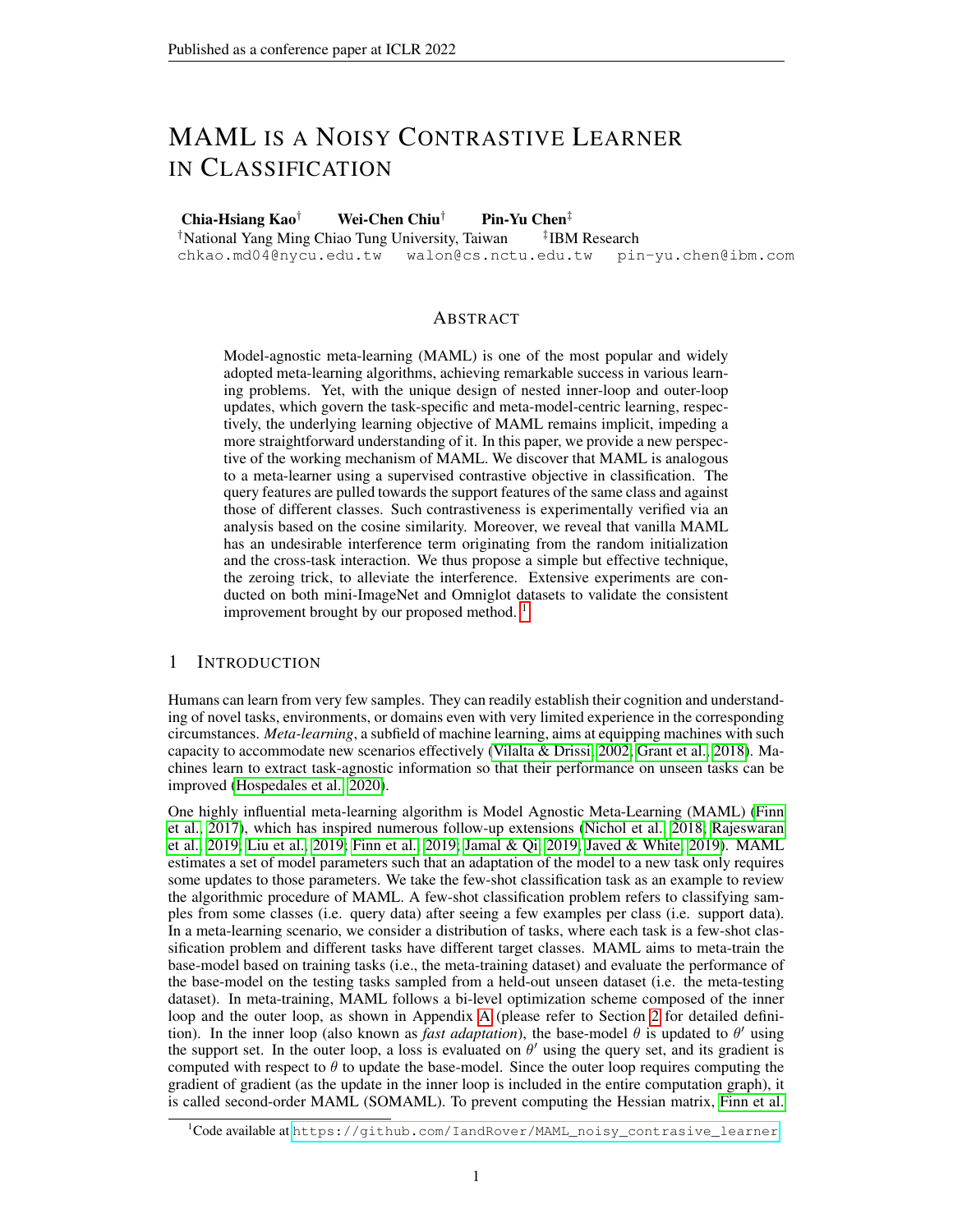form:

$$
\frac{\textcircled{1}_{4\cdot;\ w^{1}g;Q}}{\textcircled{2}(q)} = w_{u}^{1} \qquad \bigvee_{j=1}^{N_{\text{Max}}} (q_{j}w_{j}^{1}) = \bigvee_{j=1}^{N_{\text{Max}}} (1_{j=u}^{1} - q_{j})w_{j}^{1}
$$
\n
$$
= \bigvee_{j=1}^{N_{\text{Max}}} (1_{j=u}^{1} - q_{j})w_{j}^{0} + \bigwedge_{j=1}^{N_{\text{Max}}} [1_{j=u}^{1} - q_{j}] \bigcup_{(s,t) \text{ s}} [1_{(s,t) \text{ s}}^{1} (1_{j=t}^{1} - s_{j}) (s)] \qquad (14)
$$
\n
$$
= \bigvee_{j=1}^{N_{\text{Max}}} (1_{j=u}^{1} - q_{j})w_{j}^{0} + \bigvee_{(s,t) \text{ s}} [1_{(s,t) \text{ s}}^{1} (1_{j}^{1} - s_{j}) (s)] \qquad (15)
$$

### B.3 REFORMULATION OF THEOUTER LOOPLOSS FOR THEENCODER ASNOISY SCL LOSS.

We can derive the actual loss (evaluated on a single query  $\eta$  at  $\eta$ ) that the encoder uses under FOMAML scheme as follows:

$$
L_{f'; w^1g;q} = \sum_{j=1}^{N_{\text{New}}} \frac{(q^{j} - 1_{j=u})w_j^{0s}}{1_{\text{stop gradient}}} (q) \qquad \underset{(s;t)}{E} \frac{1_{\text{New}}}{{\rm{K}}} \frac{1_{\text{New}}}{{\rm{K}}} (q^j s) \qquad S_u \qquad q^j t + 1_{t=u} (s)^s \qquad (q) \qquad (15)
$$

For SOMAML, we need to additionally plug Eq. (4) into Eq. (3).

$$
L_{f^{\prime};\ w^1g;q} = \sum_{j=1}^{N_{\mathcal{H}^{ay}}} \underbrace{(q \quad 1_{j=u}) w_j^{0>}}_{stop\ gradient} (q) \qquad \underset{(s;t)}{E} \underbrace{[(\quad q_j s) \quad s_u \quad q_t + 1_{t=u} ]\ (s)^>}\ (q) \qquad (16)
$$

#### B.4 INTRODUCTION OF THE ZEROING TRICK MAKESEQ. (7) AND EQ. (8) SCLLOSSES.

Apply the zeroing trick to Eq. (7) and Eq. (8), we can derive the actual loss Eq. (17) and Eq. (18) that the encoder follows.

$$
L_{f': w^{1}g;q} = E_{(s;t)} g \frac{(q_{t} 1_{t=u}) (s)^{2}}{\text{stop gradient}}
$$
 (q) (17)

$$
L_{f': w^{1}g; q} = E_{(s;t)} g \frac{(q_{t} 1_{t=u})}{s \log gradient} (s)^{>}(q)
$$
 (18)

With these two equations, we can observe the essential difference in FOMAML and SOMAML is the range of stopping gradients. We would further discuss the implication of different ranges of gradient stopping in Appendix B.5.

### B.5 DISCUSSION ABOUT THE DIFFERENCE BETWEENFOMAML AND SOMAML

Central to the mystery of MAML is the difference between FOMAML and SOMAML. Plenty of work is dedicated to approximating or estimating the second-order derivatives in the MAML algorithm in a more computational-ef cient or accurate manner (Song et al., 2020; Rothfuss et al., 2019; Liu et al., 2019). With the EFIL assumption and our analysis through connecting SCL to these algorithms, we found that we can better understand the distinction between FOMAML and SOMAML from a novel perspective. To better understand the difference, we can compare Eq. (7) with Eq. (8) or compare Eq. (9) with Eq. (10). To avoid being distracted by the interference terms, we provide the analysis of the latter.

The main difference between Eq. (9) and Eq. (10) is the range of gradient stopping and we will show that this difference results in a signi cant distinction in the feature space. To begin with, by chain rule, we have $\frac{\textcircled{\tiny \textcircled{\tiny 1}}}{\textcircled{\tiny \textcircled{\tiny 2}}}= \, \mathsf{E}_{\,(\mathsf{q};\mathsf{u})} \, \, \lrcorner \, \, \frac{\textcircled{\tiny \textcircled{\tiny 1}}}{\textcircled{\tiny \textcircled{\tiny 2}}}$  $\frac{\mathcal{Q}(q)}{\mathcal{Q}'}$  +  $E$ <sub>(s;t)</sub> s  $\frac{\mathcal{Q}(L)}{\mathcal{Q}(s)}$  $\frac{\mathcal{Q}^{-}(\mathsf{s})}{\mathcal{Q}^{+}}$ . As we speci cally want to know how the encoded features are updated given different losses, we can look at the <del>tama</del>nd  $\frac{\circledR\,L}{\circledR\,(\,{\rm s})}$  by differentiating Eq. (9) and Eq. (10) with respect to the features of queryqdartd support datas, respectively.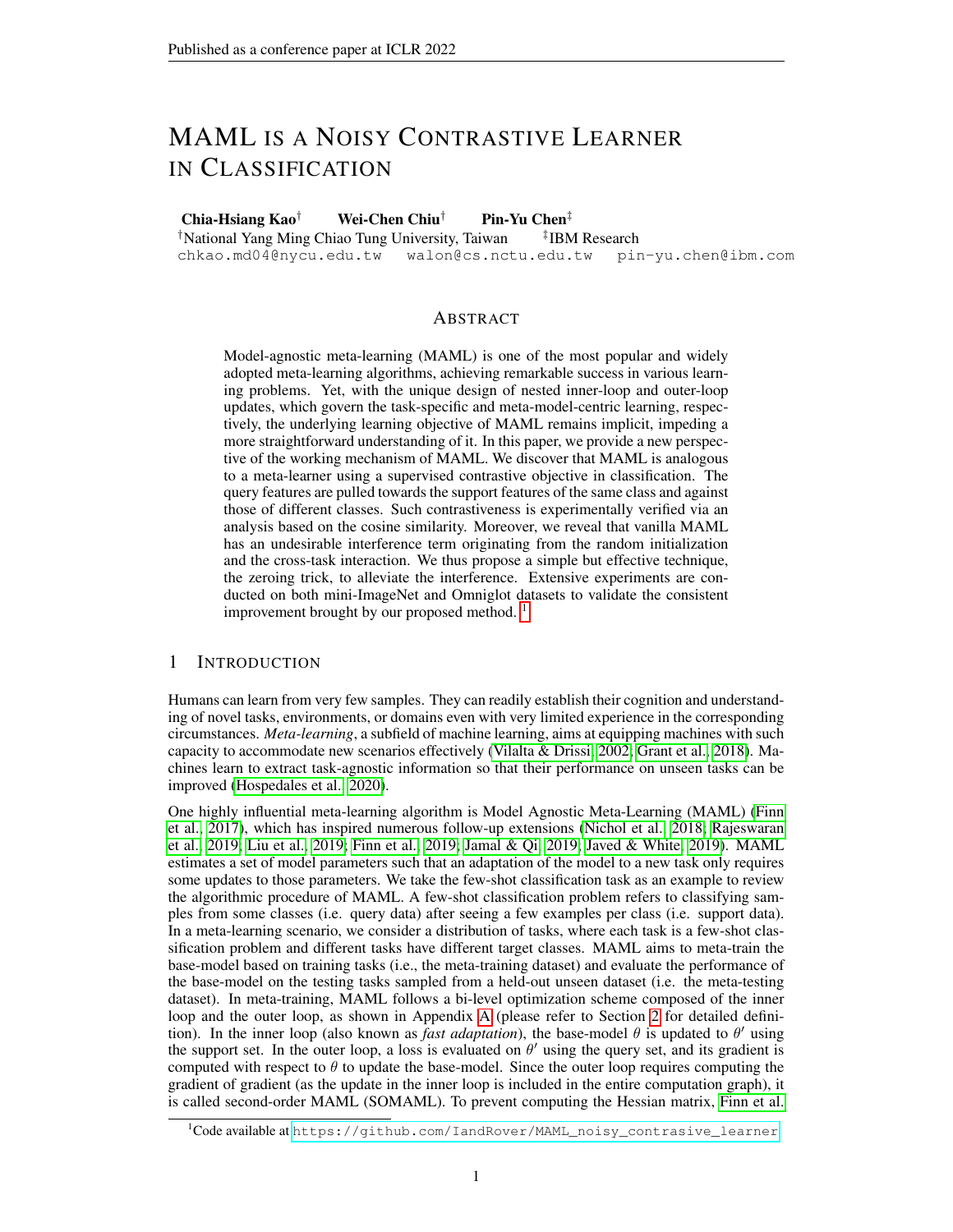FOMAML:

$$
\frac{\mathcal{Q}L}{\mathcal{Q}(q)} = \underset{(s,t)}{\mathcal{E}} S(q_t \quad 1_{t=u}) \quad (s)
$$
\n
$$
\frac{\mathcal{Q}L}{\mathcal{Q}(s)} = 0 \tag{19}
$$

SOMAML:

$$
\frac{\textcircled{1}}{\textcircled{2}}\begin{array}{l}\textcircled{1} \\ \textcircled{2}} \\ \textcircled{3} \\ \textcircled{4}\end{array} = \begin{array}{l}\textcircled{1} \\ \textcircled{1} \\ \textcircled{1} \\ \textcircled{2} \\ \textcircled{3}\end{array} = \begin{array}{l}\textcircled{1} \\ \textcircled{1} \\ \textcircled{2} \\ \textcircled{3}\end{array} \begin{array}{l}\textcircled{1} \\ \textcircled{3}\end{array} \begin{array}{l}\textcircled{1} \\ \textcircled{4}\end{array} \begin{array}{l}\textcircled{1} \\ \textcircled{1} \\ \textcircled{4}\end{array} \begin{array}{l}\textcircled{1} \\ \textcircled{1} \\ \textcircled{4}\end{array} \begin{array}{l}\textcircled{1} \\ \textcircled{1} \\ \textcircled{2}\end{array} \end{array} \begin{array}{l}\textcircled{2} \\ \textcircled{3}\end{array} \begin{array}{l}\textcircled{3} \\ \textcircled{4}\end{array} \begin{array}{l}\textcircled{4} \\ \textcircled{5}\end{array} \begin{array}{l}\textcircled{5} \\ \textcircled{6}\end{array} \begin{array}{l}\textcircled{6} \\ \textcircled{7}\end{array} \begin{array}{l}\textcircled{6} \\ \textcircled{7}\end{array} \begin{array}{l}\textcircled{6} \\ \textcircled{7}\end{array} \end{array} \begin{array}{l}\textcircled{6} \\ \textcircled{7}\end{array} \begin{array}{l}\textcircled{6} \\ \textcircled{7}\end{array} \begin{array}{l}\textcircled{6} \\ \textcircled{7}\end{array} \begin{array}{l}\textcircled{6} \\ \textcircled{7}\end{array} \begin{array}{l}\textcircled{6} \\ \textcircled{7}\end{array} \begin{array}{l}\textcircled{6} \\ \textcircled{7}\end{array} \begin{array}{l}\textcircled{6} \\ \textcircled{7}\end{array} \begin{array}{l}\textcircled{6} \\ \textcircled{7}\end{array} \begin{array}{l}\textcircled{6} \\ \textcircled{7}\end{array} \begin{array}{l}\textcircled{6} \\ \textcircled{7}\end{array} \begin{array}{l}\textcircled{6} \\ \textcircled{7}\end{array} \begin
$$

Obviously, as the second equation in Eq (19) is zero, we know that in FOMAML, the update of the encoder does consider the change of the support features. The encoder is updated to move the query features closer to support features of the same class and further to support features of different classes in FOMAML. On the contrary, we can tell from the above equations that in SOMAML, the encoder is updated to make support features and query features closer if both come from the same class and make support features and query features further if they come from different classes.

We illustrate the difference in Figure 6. For simplicity, we do not consider the scale of the coef- cients but their signs. The subplot on the left indicates that this FOMAML loss guides the encoder to be updated so that the feature of the query data moves 1) towards the support feature of the same class, and 2) against the support features of the different classes. On the other hand, the SOMAML loss guides the encoder to be updated so that 1) when the support data and query data belong to the same class, their features move closer, and otherwise, their features move further. This generally explains why models trained using SOMAML generally converge faster than those trained using FOMAML.

Figure 6: Illustration of the distinction of FOMAML and SOMAML . Conceptually speaking, the objective function of FOMAML aims to change the features of the query data; in contrast, that of SOMAML seeks to change the query's features and support data simultaneously. In this -gure, the support data and query data features are plotted as solid and hollow circles, respectively. The different colors represent different classes. The solid and hollow arrows indicate the gradient calculated from positive and negative samples, respectively. Note that this is in the feature space, not the weight space.

#### B.6 EXPLICITLY COMPUTING THE REFORMULATING LOSSUSING EQ. (7) AND EQ. (8)

Under the EFIL assumption, we show that MAML can be reformulated as a loss taking noisy SCL form. Below, we consider a setting of 5-way 1-shot mini-ImageNet few-shot classi cation task, under the condition of no inner loop update of the encoder. (This is the assumption that our derivation heavily depends on. It means that we now only update the encoder in the outer loop.) We empirically show that explicitly computing the reformulated losses of Eq. (7), Eq. (17) and Eq. (18) yield almost the same curves as MAML (with the EFIL assumption). Please note that the reformulated losses are used to update the encoders, for the linear lay erwe explicitly update it using Eq. (5). Note that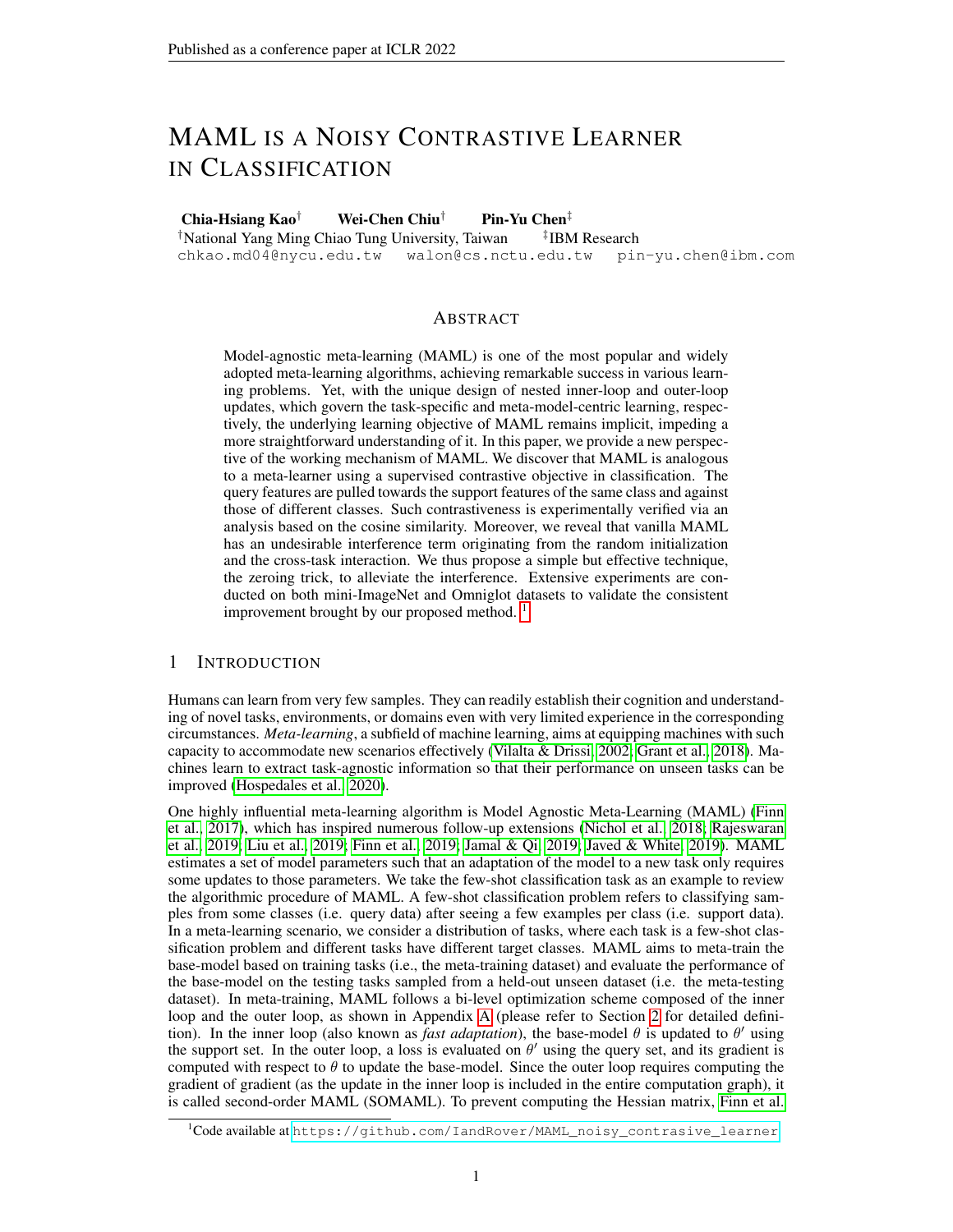although the performance models training using FOMAML, FOMAML with the zeroing trick, and SOMAML converge to similar testing accuracy, the overall testing performance during the training process is distinct. The results are averaged over three random seeds.

Figure 7: Updating the encoder using the reformulated outer loop loss We experimentally validate that the testing accuracy of models trained using MAML (with no inner loop update of encoder) consists with that of models using their corresponding supervised contrastive losses, i.e., Eq. (7), Eq. (17) and Eq. (18).

## B.7 THE EFFECT OFINTERFERENCETERM AND NOISY CONTRASTIVE TERM

Reformulating the loss of MAML into a noisy SCL form enables us to further investigate the effects brought by the interference term and the noisy contrastive term, which we presume both effects to be negative.

To investigate the effect of the interference term, we simply consider the loss adopted by rstorder MAML as in Eq. (7) but with the interference term dropped (denoted as "). As for the noisy contrastive term, the noise comes from the fact that "when the query and support data are in different classes, the sign of the contrastive coef cient can sometimes be negative", as being disgussed in Section 2.4. To mitigate this noise, we consider the loss in Eq. (7) with the term

 $\int_{\substack{N\leq x\\j=1}}^{N\leq x} q_j s_j + s_u$  dropped from the contrastive coef cient, and denote it  $\mathbf{a}_s$  ". On the other hand, we also implement a loss with ", n<sub>2</sub> ", which is actually Eq. (9). We adopt the same experimental setting as Section B.6.

In Figure 8, we show the testing pro les of the original reformulated loss (i.e., the curve in red, labeled as  $\mathfrak{h}_1$  X,  $\mathfrak{h}_2$  X"), dropping the interference term (i.e., the curve in orange, labeled as "

,  $n_2$  X"), dropping the noisy part of the contrastive term (i.e., the curve in green, labeled as "  $X, n_2$  ") or dropping both (i.e., the curve in blue, labeled as ", n<sub>2</sub> "). We can see that either dropping the interference term or dropping dropping the noisy part of contrastive coef cients yield profound bene t.

Figure 8: The effect of the interference term and the noisy contrastive term.We perform an ablation study of the reformulated loss in Eq. (7) by dropping the interference term (denoted as " $n_1$ ") or dropping the noisy part in the noisy contrastive term (marked as).

To better understand how noisy is the noisy contrastive term, i.e., how many times the sign of the contrastive coef cient is negative when the query and support data are in different classes, we explicitly record the ratio of the contrastive term being positive or negative. We adopt the same experimental setting as Section B.6.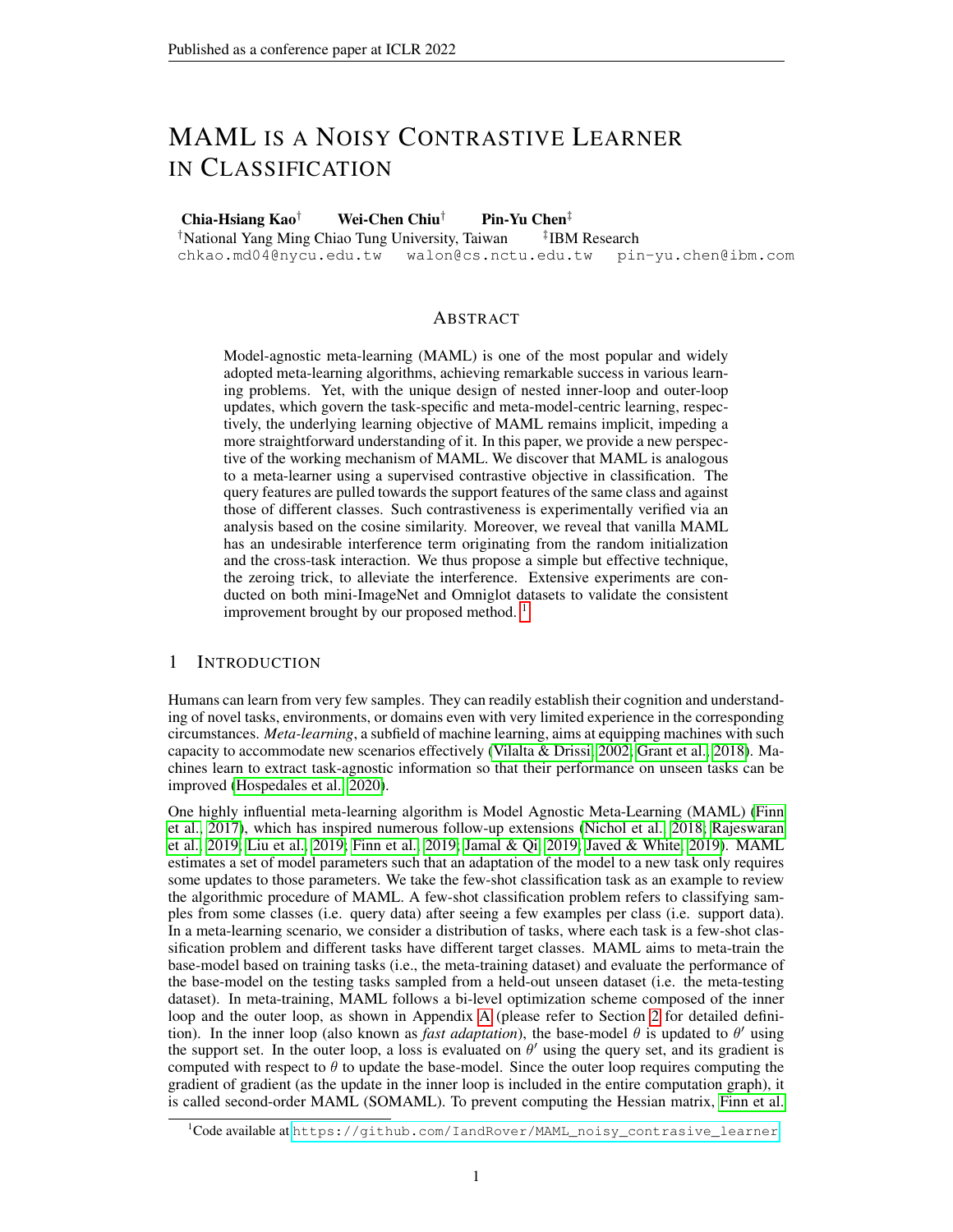The result is shown in Figure 9. When the zeroing trick is applied, the ratio of contrastive term being negative (shown as the red curve on the right subplot) 2 swhich is  $\frac{1}{N_{\rm way}}$  where N<sub>way</sub> = 5 in our setting. On the other hand, when the zeroing trick is not applied, the ratio of contrastive term being negative (shown as the orange color on the right subplot) is large0:t2anhis additional experiment necessitates the application of the zeroing trick.

Figure 9:The ratio of the contrastive term being positive or negative during training.With the zeroing trick, the MAML becomes a SCL algorithm, so its ratio of negative contrastive tema is The original MAML, however, is a noisy SCL algorithm, and thus its ratio of negative contrastive term is larger than<sup>0:2</sup>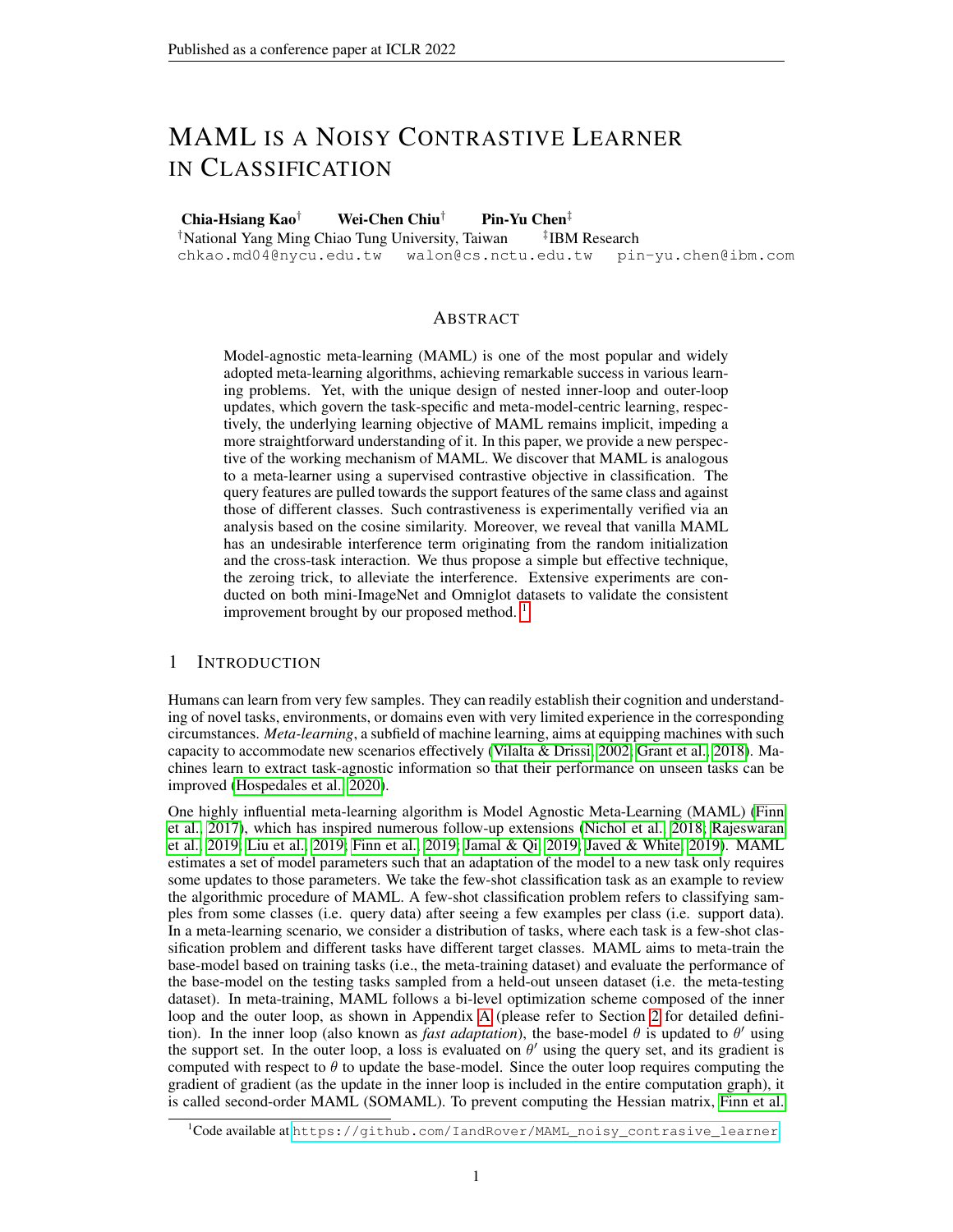# C A GENERALIZATION OF OUR ANALYSIS

In this section, we derive a more general case of the encoder update in the outer loop. We consider drawing N<sub>batch</sub> tasks from the task distribution and having N<sub>step</sub> update steps in the inner loop while keeping the EFIL assumption.

To derive a more general case, we wse<sup>i;n</sup> to denote the <sup>th</sup> column of w<sup>i;n</sup>, wherew<sup>i;n</sup> is updated fromw<sup>0</sup> using support dat $\mathbf{\hat{s}}_{n}$  for i inner-loop steps. For simplicity, thle<sup>th</sup> channel softmax predictive outpu<del>t  $\frac{\exp(-(s)^{\infty}w_k^{\text{ in }})}{\exp(-(s)^{\infty}w_j^{\text{ in }}})}$ </del> of samples (usingw<sup>inth</sup>) is denoted as  $\frac{\exp(-s)}{\exp(-s)^{\infty}w_j^{\text{ in }}}$ 

Inner loop update for the linear layer We yield the inner loop update for the nal linear layer in Eq. (21) and Eq. (22).

$$
w_k^{i;n} = w_k^{i-1;n} \qquad \frac{\textcircled{1}_{k \text{`}, w^{i-1;n} g; S_n}}{\textcircled{2} v_k^{i-1;n}} = w_k^{i-1;n} + \sum_{(s;t) = S_n} (1_{k=t} - s_k^{i-1;n})
$$
 (s) (21)

$$
w_{k}^{N_{step} ; n} = w_{k}^{0} \sum_{i=1}^{N_{step}} \underset{(s,t)}{E} S_{n} (1_{k=t} s_{k}^{i-1; n}) (s)
$$
 (22)

Outer loop update for the linear layer We derive the outer loop update for the linear layer in SOMAML, with denotingI = f 1; 2; :::;  $N_{way}$  g:

$$
w_{k}^{00} = w_{k}^{0} \n\begin{array}{c}\nN \cancel{m}^{t}_{k} = 0 & N \cancel{m}^{t}_{k} \frac{1}{N} \frac{1}{N} \frac{1}{N} \frac{1}{N} \frac{1}{N} \frac{1}{N} \frac{1}{N} \frac{1}{N} \\
\frac{1}{N} \frac{1}{N} \frac{1}{N} \frac{1}{N} \frac{1}{N} \frac{1}{N} \frac{1}{N} \frac{1}{N} \frac{1}{N} \frac{1}{N} \frac{1}{N} \frac{1}{N} \frac{1}{N} \frac{1}{N} \frac{1}{N} \frac{1}{N} \frac{1}{N} \frac{1}{N} \frac{1}{N} \frac{1}{N} \frac{1}{N} \frac{1}{N} \frac{1}{N} \frac{1}{N} \frac{1}{N} \frac{1}{N} \frac{1}{N} \frac{1}{N} \frac{1}{N} \frac{1}{N} \frac{1}{N} \frac{1}{N} \frac{1}{N} \frac{1}{N} \frac{1}{N} \frac{1}{N} \frac{1}{N} \frac{1}{N} \frac{1}{N} \frac{1}{N} \frac{1}{N} \frac{1}{N} \frac{1}{N} \frac{1}{N} \frac{1}{N} \frac{1}{N} \frac{1}{N} \frac{1}{N} \frac{1}{N} \frac{1}{N} \frac{1}{N} \frac{1}{N} \frac{1}{N} \frac{1}{N} \frac{1}{N} \frac{1}{N} \frac{1}{N} \frac{1}{N} \frac{1}{N} \frac{1}{N} \frac{1}{N} \frac{1}{N} \frac{1}{N} \frac{1}{N} \frac{1}{N} \frac{1}{N} \frac{1}{N} \frac{1}{N} \frac{1}{N} \frac{1}{N} \frac{1}{N} \frac{1}{N} \frac{1}{N} \frac{1}{N} \frac{1}{N} \frac{1}{N} \frac{1}{N} \frac{1}{N} \frac{1}{N} \frac{1}{N} \frac{1}{N} \frac{1}{N} \frac{1}{N} \frac{1}{N} \frac{1}{N} \frac{1}{N} \frac{1}{N} \frac{1}{N} \frac{1}{N} \frac{1}{N} \frac{1}{N} \frac{1}{N} \frac{1}{N
$$

When it comes to FOMAML, we have

$$
w_k^{0\,0} = w_k^{0} \sum_{n=1}^{N \cancel{R}^{tich}} \frac{\textcircled{a}_{\frac{1}{T}:\text{ w_k}^N \text{ step } P^n g; Q_n}}{\textcircled{w_k}^N \text{ step } P^n} = w_k^{0\, + \sum_{n=1}^{N \cancel{R}^{tich}} \text{ E}_{(q;u)} \left(1_{k=u}^{\text{w step } P^n} g^{N \text{ step } P^n} \right) \tag{q} \tag{24}
$$

Outer loop update for the encoderWe derive the outer loop update of the encoder under FOMAML as below. We consider the back-propagated error of the feature of one quety data  $Q_n$ . Note that the third equality below holds by leveraging Eq. (21).

$$
\frac{a_{\mu_{1}}\cdot w^{N \text{ step } : n} g_{i}Q_{n}}{a_{\mu_{1}}\cdot a_{\mu_{2}}\cdot a_{\mu_{3}}}
$$
\n
$$
= w_{u}^{N \text{ step } : n} \qquad (q_{i}^{N \text{ step } : n} w_{i}^{N \text{ step } : n})
$$
\n
$$
= \bigg\{ \begin{array}{ll}\n\frac{1}{2} \left( 1_{i=1} \right) \left( 1_{i=1} \right) \left( 1_{i=1} \right) \left( 1_{i=1} \right) \left( 1_{i=1} \right) \left( 1_{i=1} \right) \left( 1_{i=1} \right) \left( 1_{i=1} \right) \left( 1_{i=1} \right) \left( 1_{i=1} \right) \left( 1_{i=1} \right) \left( 1_{i=1} \right) \left( 1_{i=1} \right) \left( 1_{i=1} \right) \left( 1_{i=1} \right) \left( 1_{i=1} \right) \left( 1_{i=1} \right) \left( 1_{i=1} \right) \left( 1_{i=1} \right) \left( 1_{i=1} \right) \left( 1_{i=1} \right) \left( 1_{i=1} \right) \left( 1_{i=1} \right) \left( 1_{i=1} \right) \left( 1_{i=1} \right) \left( 1_{i=1} \right) \left( 1_{i=1} \right) \left( 1_{i=1} \right) \left( 1_{i=1} \right) \left( 1_{i=1} \right) \left( 1_{i=1} \right) \left( 1_{i=1} \right) \left( 1_{i=1} \right) \left( 1_{i=1} \right) \left( 1_{i=1} \right) \left( 1_{i=1} \right) \left( 1_{i=1} \right) \left( 1_{i=1} \right) \left( 1_{i=1} \right) \left( 1_{i=1} \right) \left( 1_{i=1} \right) \left( 1_{i=1} \right) \left( 1_{i=1} \right) \left( 1_{i=1} \right) \left( 1_{i=1} \right) \left( 1_{i=1} \right) \left( 1_{i=1} \right) \left(
$$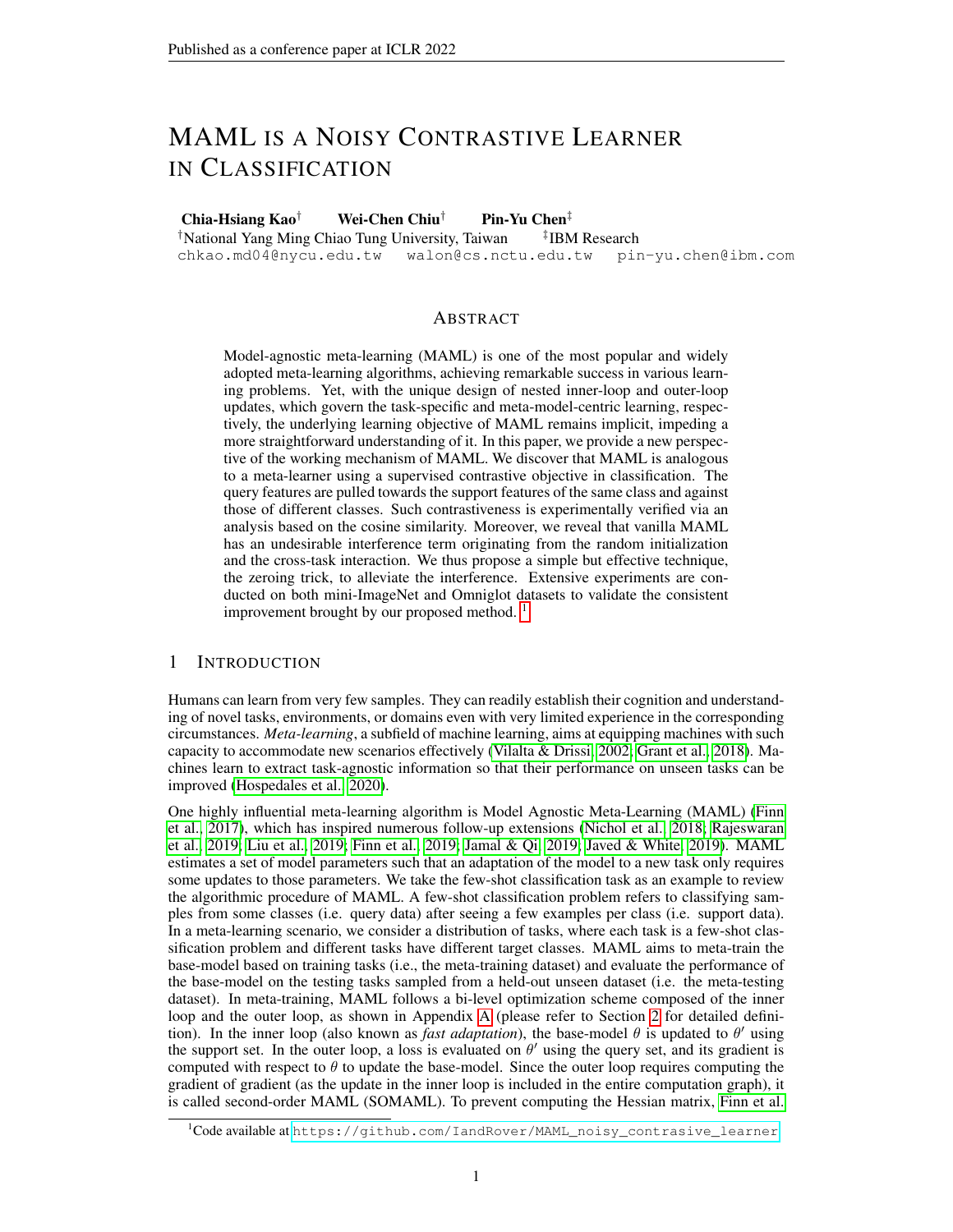Reformulating the Outer Loop Loss for the Encoder as Noisy SCL Loss.From Eq. (25), we can derive the generalized loss (of one query sar( $\phi$ )  $\dot{Q}_n$ ) that the encoder uses under FOMAML scheme.

$$
L_{f', w^{N step}} = \sum_{i=1}^{N_{x}^{N_{x}}}\sum_{\substack{f \text{ is the probability} \\ \text{top gradient} \\ f(\text{st})}}^{N_{x}}\sum_{j=1}^{N_{x}}\sum_{j=1}^{N_{x}}\sum_{j=1}^{N_{x}}\sum_{j=1}^{N_{x}}^{N_{x}}\sum_{j=1}^{N_{x}}\sum_{j=1}^{N_{x}}\sum_{j=1}^{N_{x}}\sum_{j=1}^{N_{x}}\sum_{j=1}^{N_{x}}\sum_{j=1}^{N_{x}}\sum_{j=1}^{N_{x}}\sum_{j=1}^{N_{x}}\sum_{j=1}^{N_{x}}\sum_{j=1}^{N_{x}}\sum_{j=1}^{N_{x}}\sum_{j=1}^{N_{x}}\sum_{j=1}^{N_{x}}\sum_{j=1}^{N_{x}}\sum_{j=1}^{N_{x}}\sum_{j=1}^{N_{x}}\sum_{j=1}^{N_{x}}\sum_{j=1}^{N_{x}}\sum_{j=1}^{N_{x}}\sum_{j=1}^{N_{x}}\sum_{j=1}^{N_{x}}\sum_{j=1}^{N_{x}}\sum_{j=1}^{N_{x}}\sum_{j=1}^{N_{x}}\sum_{j=1}^{N_{x}}\sum_{j=1}^{N_{x}}\sum_{j=1}^{N_{x}}\sum_{j=1}^{N_{x}}\sum_{j=1}^{N_{x}}\sum_{j=1}^{N_{x}}\sum_{j=1}^{N_{x}}\sum_{j=1}^{N_{x}}\sum_{j=1}^{N_{x}}\sum_{j=1}^{N_{x}}\sum_{j=1}^{N_{x}}\sum_{j=1}^{N_{x}}\sum_{j=1}^{N_{x}}\sum_{j=1}^{N_{x}}\sum_{j=1}^{N_{x}}\sum_{j=1}^{N_{x}}\sum_{j=1}^{N_{x}}\sum_{j=1}^{N_{x}}\sum_{j=1}^{N_{x}}\sum_{j=1}^{N_{x}}\sum_{j=1}^{N_{x}}\sum_{j=1}^{N_{x}}\sum_{j=1}^{N_{x}}\sum_{j=1}^{N_{x}}\sum_{j=1}^{N_{x}}\sum_{j=1}^{N_{x}}\sum_{j=1}^{N_{x}}\sum_{j=1}^{N_{x}}\sum_{j=1}^{N_{x}}\sum_{j=1}^{
$$

# D EXPERIMENTS ON MINI-IMAGENET DATASET

## D.1 EXPERIMENTAL DETAILS IN MINI -IMAGENET DATASET

The model architecture contains four basic blocks and one fully connected linear layer, where each block comprises a convolution layer with a kernel siz&of 3 and Iter size of64, batch normalization, ReLU nonlineartity and  $\overline{2}$  max-poling. The models are trained with the softmax cross entropy loss function using the Adam optimizer with an outer loop learning rate of 0.001 (Antoniou et al., 2019). The inner loop step sizeis set to 0.01. The models are trained for 30000 iterations (Raghu et al., 2020). The results are averaged over four random seeds, and we use the shaded region to indicate the standard deviation. Each experiment is run on either a single NVIDIA 1080-Ti or V100 GPU. The detailed implementation is based on Long (2018) (MIT License).

## D.2 THE EXPERIMENTAL RESULT OFSOMAML

The results with SOMAML are shown in Figure 10. Note that as it is possible that longer training can eventually overcome the noise factor and reach similar performance as the zeroing trick, the bene t of the zeroing trick is best seen at the observed faster convergence results when compared to vanilla MAML.

Figure 10: Both FOMAML and SOMAML bene t from the zeroing trick . We examine if reducing or removing the interference can increase the testing performance in models trained with FOMAML and SOMAML. The results suggest that SOMAML also suffers from the interference term. Note that the second subplots from the right shows lower testing performance of models trained with the zeroing trick as compared to the zero-initialized model. This may result from the over tting problem. The curves in red: models trained with original MAML. The curve in orange:  $w<sup>0</sup>$  is zero-initialized. The curve in green: models trained with the zeroing trick.

### D.3 COSINE SIMILARITY ANALYSIS ON SEMANTICALLY SIMILAR CLASSES VERIFIES THE IMPLICIT CONTRASTIVENESS INMAML

In Figure 2, we randomly sample ve classes of images under each random seed. Given the rich diversity of the classes in mini-ImageNet, we can consider that the ve selected classes as semantically dissimilar or independent for each random seed. Here, we also provide the experimental outcomes using a dataset composed of ve semantically similar classes selected from the mini-ImageNet dataset: French bulldog, Saluki, Walker hound, African hunting dog, and Golden retriever. Likewise to the original setting, we train the model using FOMAML and average the results over ten random seeds. As shown in Figure 11, the result is consistent with Figure 2. In conclusion, we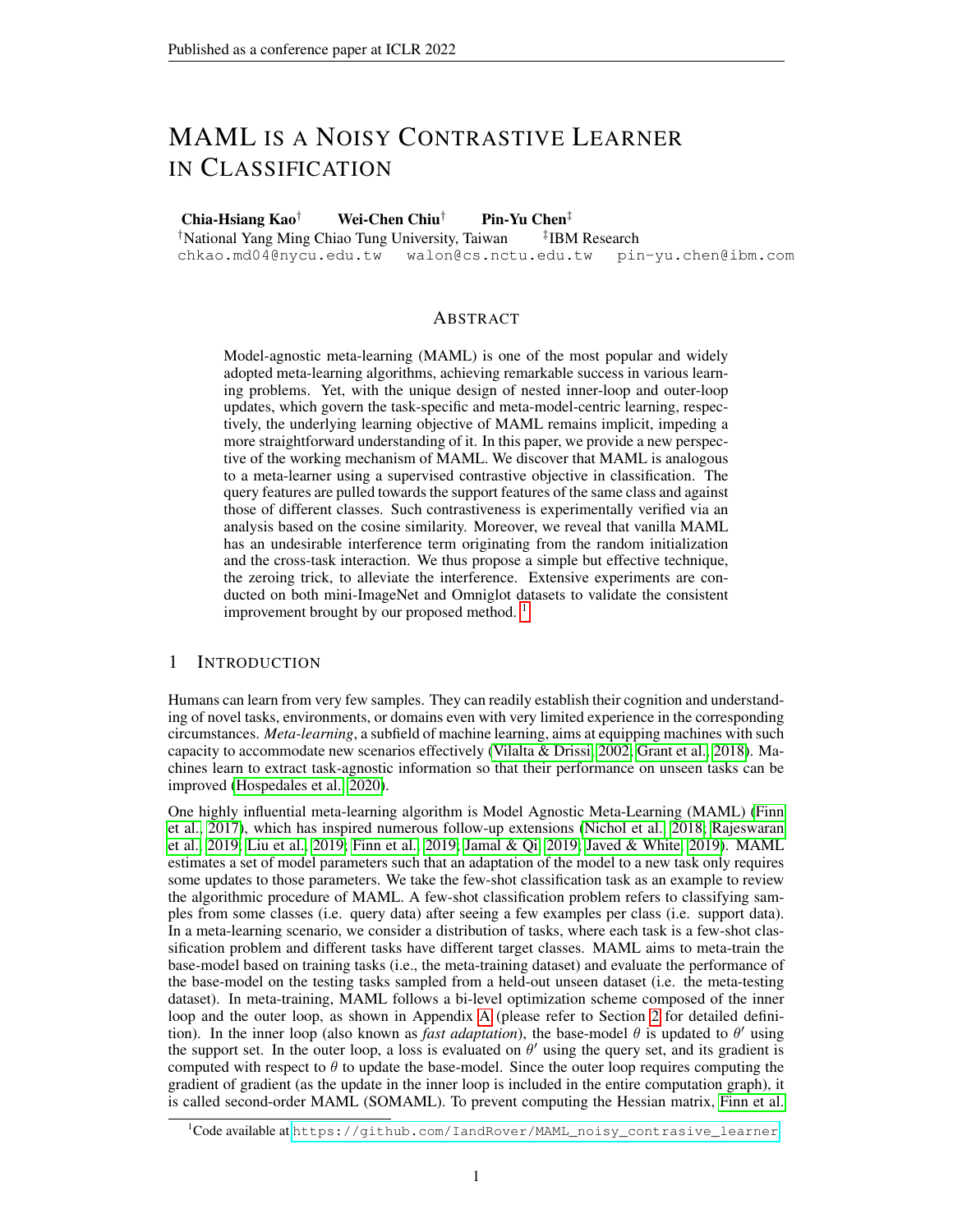show that the supervised contrastiveness is manifested with the application of the zeroing trick even if a semantically similar dataset is considered.

Figure 11: The supervised contrastiveness is veri ed even using dataset composing of semantically similar classes of imagesConsidering a dataset composing of different species of dogs, we again observe the tendency that the supervised contrastiveness is manifested when we zero-initialize the linear weight and apply the zeroing trick.

## D.4 EXPERIMENTAL RESULTS ON LARGER NUMBER OF SHOTS

To empirically verify if our theoretical derivation generalizes to the setting where the number of shots is large, we conduct experiment of a 5-way 25-shot classi cation task using FOMAML with four random seeds where we adopt mini-ImageNet as the example dataset. As shown in Figure 12, we observe that models trained with the zeroing trick again yield the best performance, consistent with our theoretical work that MAML with the zeroing trick is SCL without noises and interference.

Figure 12:The zeroing trick works when it comes to larger number of shots.To examine if our work generalized to the scenario when the number of shots increases, we perform a 5-way 25-shot classi cation task. The result agrees with our results of 5-way 1-shot and 5-way 5-shot.

# D.5 THE ZEROING TRICK MITIGATES THE CHANNEL MEMORIZATION PROBLEM

The channel memorization problem (Jamal & Qi, 2019; Rajendran et al., 2020) is a known issue occurring in a non-mutually-exclusive task setting, e.g., the task-speci-c class-to-label is not randomly assigned, and thus the label can be inferred from the query data alone (Yin et al., 2020). Consider a 5-way K-shot experiment where the total number of training classes is 5 Now we construct tasks by assigning the labelo a class sampled from class to  $(t + 1)$  L. It is conceivable that the model will learn to directly map the query data to the label without using the information of the support data and thus fails to generalize to unseen tasks. This phenomenon can be explained from the perspective that the column of the nal linear layer already accumulates the query features fromtL<sup>th</sup> to (t + 1) L<sup>th</sup> classes. Zeroing the nal linear layer implicitly forces the model to use the imprinted information from the support features for inferring the label and thus mitigates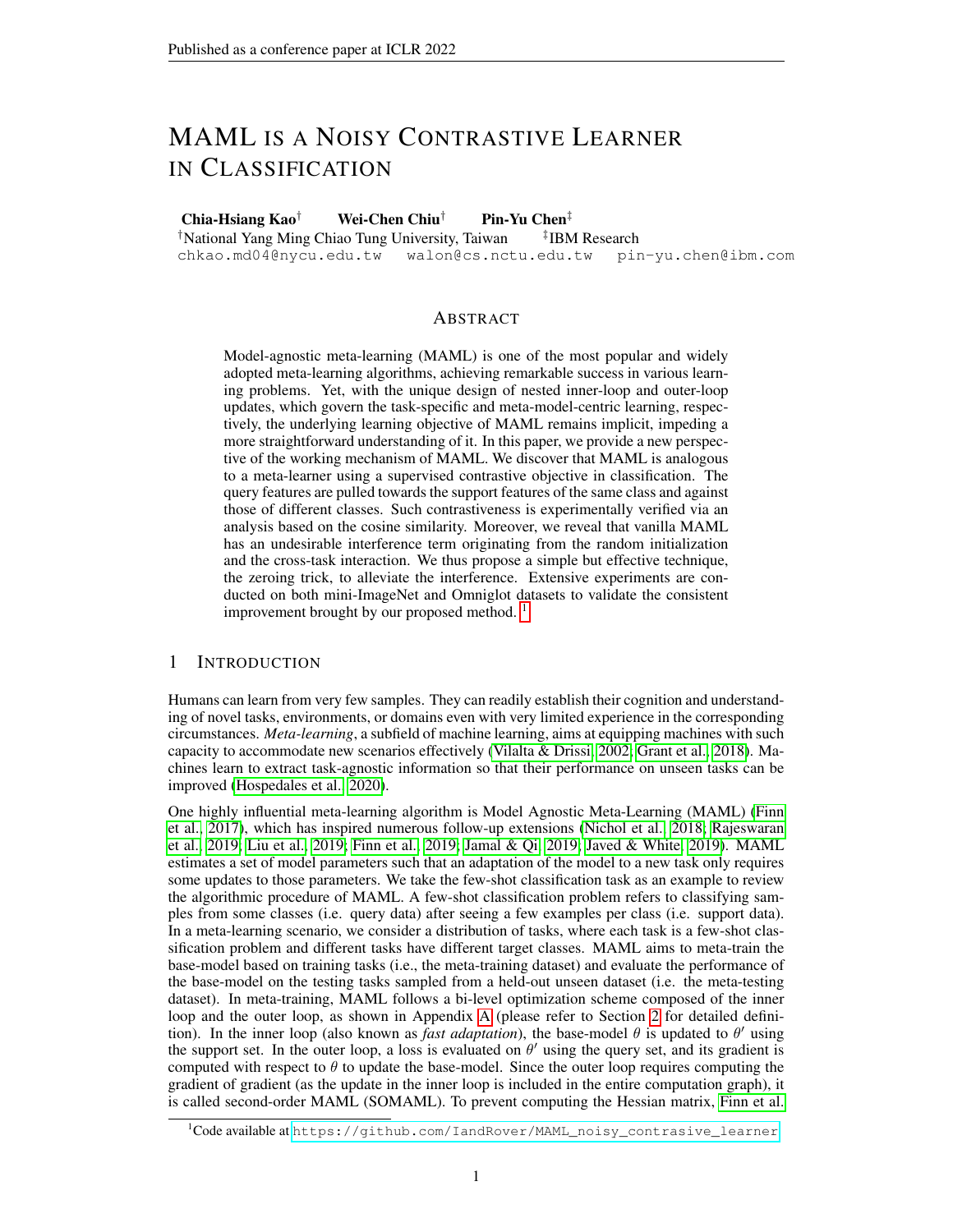this problem. We use the mini-ImageNet dataset and consider the case df2L As shown in Figure 13, the zeroing trick prevents the model from the channel memorization problem whereas zero-initialization of the linear layer only works out at the beginning. Besides, the performance of models trained with the zeroing trick under this non-mutually-exclusive task setting equals the ones under the conventional few-shot setting as shown in Figure 5. As the zeroing trick clears out the nal linear layer and equalizes the value of logits, our result essentially accords with Jamal & Qi (2019) that proposes a regularizer to maximize the entropy of prediction of the meta-initialized model.

Figure 13: The performance of the models trained on non-mutually exclusive tasks The models are trained under a non-mutually exclusive tasks setting where there is a one-to-one assignment between class and channel. Under this circumstance, the zeroing trick tackles the channel memorization problem and yields a performance similar to conventional few-shot settings.

# E EXPERIMENTS ONOMNIGLOT DATASET

Omniglot is a hand-written character dataset containing 1623 character classes, each with 20 drawn samples from different people (Lake et al., 2015). The dataset set is splitted into training (1028 classes), validation (172 classes) and testing (423 classes) sets (Vinyals et al., 2016). Since we follow Finn et al. (2017) for setting hyperparamters, we do not use the the validation data. The character images are resized to 28 28. For all our experiments, we adopt two experimental settings: 5 way 1-shot and 5-way 5-shot where the batch  $\frac{1}{2}R_{\text{coh}}$  is 32 and N<sub>query</sub> is 15 for both cases (Finn et al., 2017). The inner loop learning rates 0.4. The models are trained for 3000 iterations using FOMAML or SOMAML. The few-shot classi cation accuracy is calculated by averaging the results over 1000 tasks in the test stage. The model architecture follows the architecture used to train on mini-ImageNet, but we substitute the convolution with max-pooling with strided convolution operation as in Finn et al. (2017). The loss function, optimizer, and outer loop learning rate are the same as those used in the experiments on mini-ImageNet. Each experiment is run on either a single NVIDIA 1080-Ti. The results are averaged over four random seeds, and the standard deviation is illustrated with the shaded region. The models are trained using FOMAML unless stated otherwise. The detailed implementation is based on Deleu (2020) (MIT License).

We revisit the application of the zeroing trick at the testing stage on Omniglot in Figure 14 and observe the increasing testing accuracy, in which such results are compatible with the ones on mini-ImageNet (cf. Figure 3 in the main manuscript). In the following experiments, we evaluate the testing performance only after applying the zeroing trick.

In Figure 15, the distinction between the performance of models trained with the zeroing trick and zero-initialized models is prominent, sharing remarkable similarity with the results in mini-ImageNet (cf. Figure 5 in the main manuscript) in both 5-way 1-shot and 5-way 5-shot settings. We also show the testing performance of models trained using SOMAML in Figure 16 under a 5-way 5-shot setting, where there is little distinction in performance (in comparison to the results on mini-ImageNet, cf. Figure 10 in the main manuscript) between the models trained with the zeroing trick and the ones trained with random initialization.

For channel memorization task, we construct non-mutually-exclusive training tasks by assigning the labelt (where 1 t 5 in a few-shot 5-way setting) to a class sampled from dlast  $(t + 1)$  L where L is205 on Omniglot. The class-to-channel assignment is not applied to the testing tasks. The result is shown in Figure 17. For a detailed discussion, please refer to Section D.5.